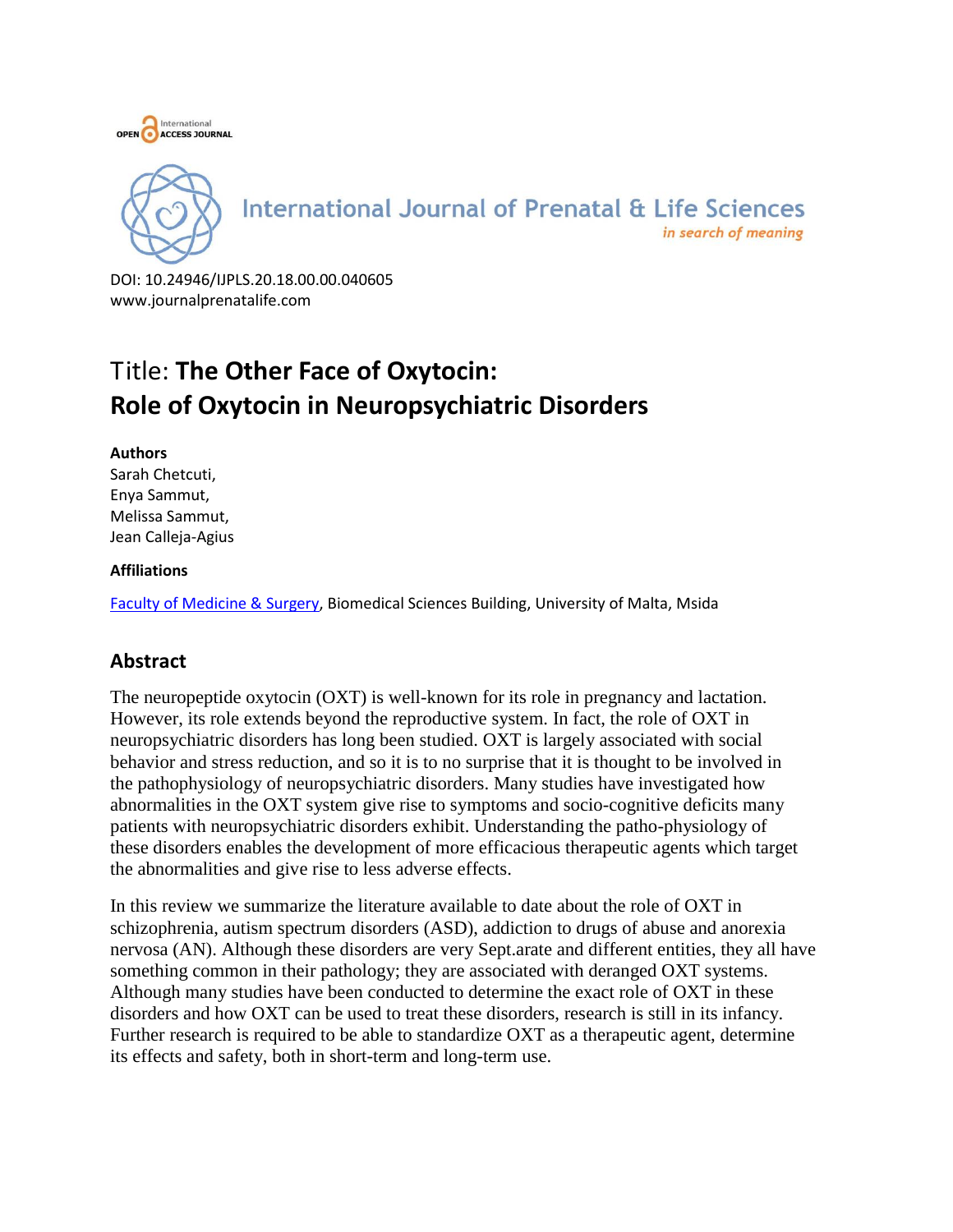**Keywords**: oxytocin, schizophrenia, autism, addiction, anorexia nervosa, therapeutic

#### **Introduction**

Oxytocin (OXT) is a polypeptide composed of nine amino acids. Its synthesis occurs in the magnocellular cells of the supraoptic (SON) and paraventricular nuclei (PVN) of the hypothalamus. It is stored and released from the posterior pituitary. Smaller quantities of OXT are synthesized by the parvocellular cells of the PVN of the hypothalamus<sup>1</sup>. Other regions which may synthesize OXT are the bed nucleus of the stria terminalis, lateral amygdala and the medial preoptic area<sup> $1-3$ </sup>.

The role of OXT in humans is extensive; it is involved in pregnancy and labor, lactation and response to stress. It is also cardio-protective and plays a role in the cardiovascular system. It is also famous for its role in pair bond formation, parental care as well as social recognition.

Since OXT has been found to exert an anxiolytic effect as well as play an important role in recognizing emotions and social behavior, it is thought that it also plays a role in neuropsychiatric disorders characterized by deficits in social cognition and increased stress and anxiety. Such neuropsychiatric disorders include schizophrenia, autism Spectrum Disorders (ASDs), drug addiction and anorexia nervosa (AN).

#### **Schizophrenia**

Schizophrenia is a psychotic disorder which affects an estimated 51 million people all over the world<sup>4</sup>. As shown in Table 2, the symptoms of schizophrenia are classified into two categories; positive symptoms and negative symptoms, with impaired emotional face recognition being heavily implicated in the disorder<sup>5</sup>. Being a very complex disorder, it is still vaguely understood, however one possible cause of schizophrenia is the dysregulation of chemical systems, one of which being the OXT system<sup>4,6</sup>. The extent to which the OXT system is disrupted affects how severe the symptoms are. For this reason, administration of OXT to schizophrenic patients to counteract the imbalance is deemed as a possible treatment for schizophrenia<sup>4</sup>.

Current anti-psychotic drugs relieve the positive symptoms, but are not very effective in improving the negative symptoms. However, new treatment involving OXT can help improve the negative symptoms associated with schizophrenia since OXT is involved in all symptom  $domains<sup>4</sup>$ .

| <b>Symptoms of Schizophrenia</b> |                            |
|----------------------------------|----------------------------|
| <b>Positive Symptoms</b>         | <b>Negative Symptoms</b>   |
| Hallucinations                   | Social withdrawal          |
| Delusions                        | Inability to feel pleasure |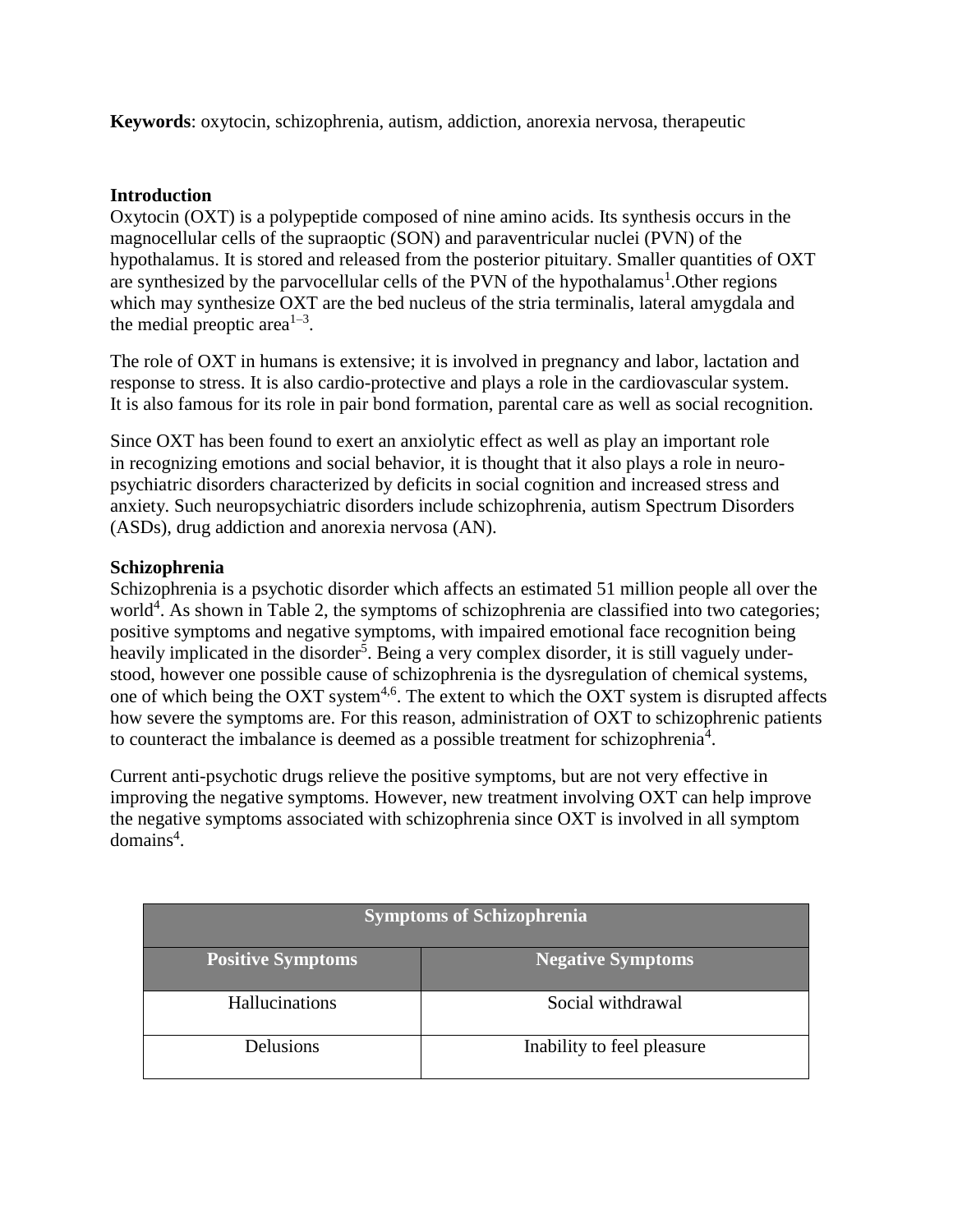| Lack of Coordination (dysmetria) | Cognitive impairments i.e. disorganized thinking,<br>impaired memory & lack of attention |
|----------------------------------|------------------------------------------------------------------------------------------|
| Eye tracking dysfunction         | Speech disturbances                                                                      |
| Saccadic Eye movements           | General lack of drive                                                                    |

Table 1: Classification of symptoms exhibited by schizophrenic patients (adapted from  $4,7$ )

Schizophrenia is caused by the combination of a disrupted dopaminergic system, a malfunctioning amygdala and dysregulation in the OXT system<sup>8</sup>. Further research shows that hypoactive N-methyl- D-aspartate (NMDA) receptors also play a role in bringing about the negative symptoms associated with schizophrenia<sup>4,9</sup>

Emotions and social behavior are mainly controlled by a part of the brain called the amygdala, which is found near the front end of the hippocampus. It serves as an integration center for various sensory inputs such as sense of smell, sight, taste<sup>10</sup> and also fear<sup>8</sup>.

The amygdaloid complex is made up of three subnuclei; the medial group, the basal-lateral group and the central-anterior group<sup>10</sup>. It forms several networks with the ventral tegmental area and the closely positioned nucleus accumbens; two dopaminergic structures. The interactions between the amygdala and the dopaminergic structures are important for the proper identification of stimuli<sup>8</sup>.

In animal studies, OXT receptors (OXTR) have been found in abundance in the central-anterior group of the amygdaloid complex, as well as in the basal-lateral and medial group, however in much smaller amounts. Some OXTRs have also been identified in the hippocampus and the nucleus accumbens<sup>8</sup>. The exact pattern of distribution of OXTRs in the human brain has not yet been determined<sup>11</sup>. However, studies have found that the administration of intranasal OXT is associated with a decrease in amygdalar activation following exposure to a socioeconomic stimulus which elicits fear<sup>11,12</sup>. This suggests a link between OXT and the amygdala.

Hyperactivity of the amygdaloid complex is associated with social impairment and increased social angst; both characteristics of schizophrenia. Abnormalities in the amygdala impair the detection of stimuli and cause it to respond inappropriately, thus bringing about social impairments. For instance, schizophrenic patients are not able to respond adequately to harmful situations because of the abnormally low activity of their amygdala. However, they may respond aggressively to non-harmful situations because of the abnormally high activity of the mygdala $13$ . Low activity of the amygdala means that there is little amygdalar response to a stimulus, whereas high activity of the amygdala means that the amygdalar response to a stimulus is strong<sup>13</sup>.

OXT has been found to be anxiolytic, i.e. it helps to reduce stress and anxiety and increases relaxation<sup>13–15</sup>. A higher concentration of OXT in the plasma is associated with a decrease in the plasma norepinephrine concentration, a decrease in the amount of vasoconstriction as well as a reduction in the sympathetic response in reaction to stress; all of which are mechanisms which contribute to the anxiolytic effect of  $\text{OXT}^{15}$ . The anxiolytic property of  $\text{OXT}$  is also thought to be brought about by the increase in transmission of gamma Aminobutyric acid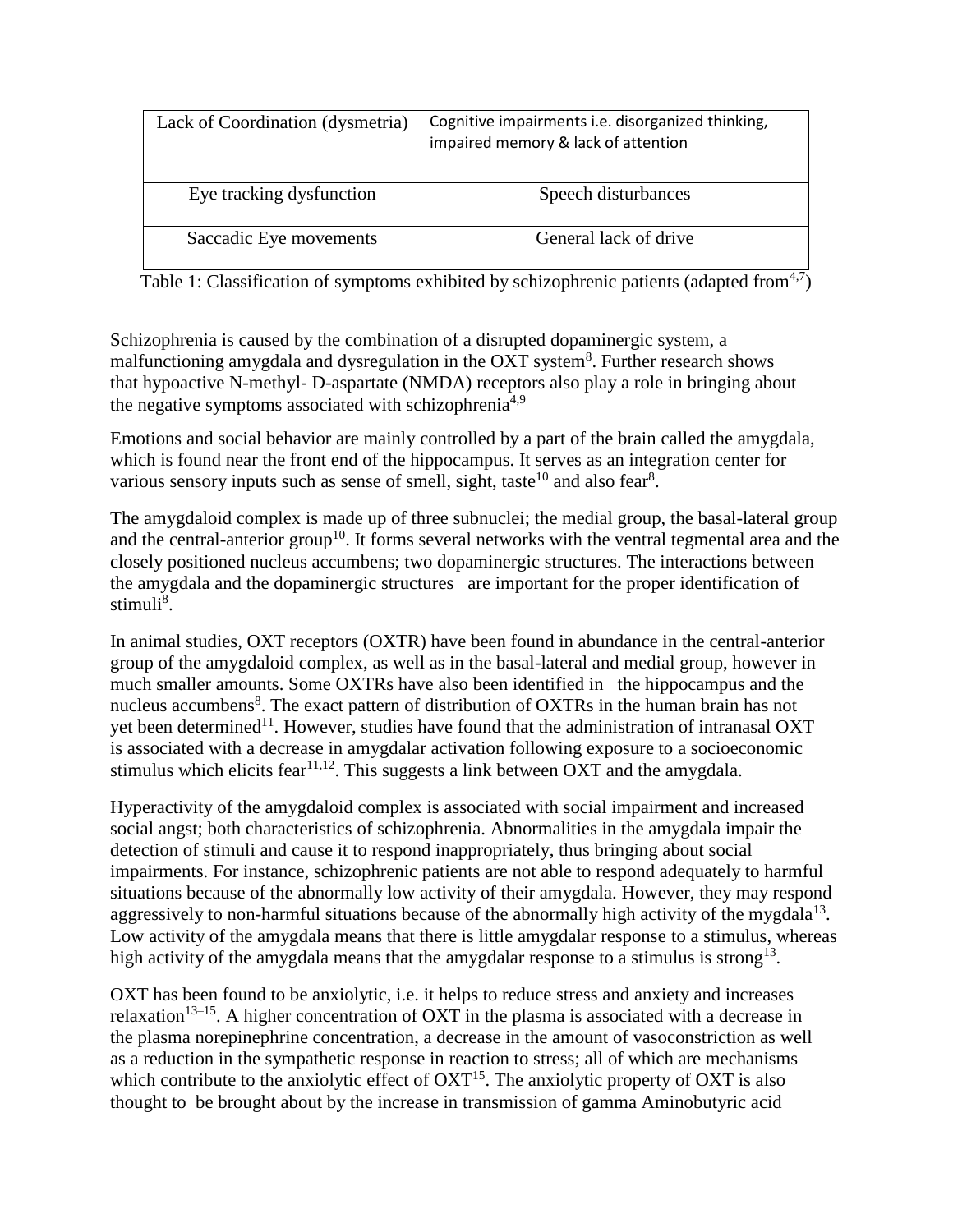(GABAergic) inhibitory interneurons found in structures belonging to the limbic system. A decrease in the number of GABAergic inhibitory interneurons may be part of the pathophysiology of oxytocin-related social cognition impairment in schizophrenic patients<sup>8</sup>.

A post-mortem study showed that the schizophrenic brain has a lesser amount of OXTRs in the temporal cortex compared to that of a healthy human brain, as well as a decreased binding affinity of OXTRs in the vermis<sup>16</sup>. This defect in the OXTR contributes to the pathophysiology of schizophrenia.

Schizophrenic patients have a plasma concentration of OXT which is lower than that found in healthy individuals. The lower the concentration of OXT, the more severe the negative symptoms of schizophrenia are, as measured on the Positive and Negative Syndrome Scale  $(PANSS)^{17}$ <sup>18</sup>. Single nucleotide polymorphisms (SNPs) in the OXT and OXTR genes modulate an effect on the extent to which the symptoms of schizophrenia are severe<sup>4</sup>. Also, there is a correlation between the size of the OXT gene and the size of the amygdala<sup>12</sup>, which is found to be 6% smaller in volume in schizophrenic patients compared to healthy individuals<sup>8</sup>.

Dopamine and OXT are also related; dopamine is thought to have a role in the release of OXT from the paraventricular nucleus (PVN). Furthermore, antagonizing dopamine transporters leads to a decrease in both the expression and the affinity of  $OXTRs<sup>8</sup>$ . Schizophrenic patients are thought to have an imbalance in the dopamine system, such that there is a surplus of transmission of dopamine in the mesolimbic pathway, and a lack of transmission of dopamine in the pre-frontal cortex<sup>4</sup>.

#### **OXT as a Supplement for Anti-Psychotic Drugs**

Most of the antipsychotics currently being used to treat schizophrenic patients, i.e. the typical antipsychotics, are dopamine receptor (D2) antagonists. They are based on the dopamine hypothesis of schizophrenia described earlier. The problem with these typical antipsychotics is that while they improve most positive symptoms, they are not capable of improving the negative symptoms<sup>4</sup>. They have a very high affinity to D2 receptors, and as a result, their binding is not limited only to the limbic system, leading to many side effects, such as tremors as seen in Parkinson's disease<sup>19</sup>.

Other atypical antipsychotic drugs are more effective at improving positive and, to a lesser extent, negative symptoms<sup>4</sup>, as well as bring about less side effects. Having a lower affinity for D2 receptors, and an affinity for D3 and D4 receptors which are solely found in the limbic system, these atypical antipsychotics are constricted to work in the parts of the brain which are involved in schizophrenia<sup>19</sup>.

Irrespective of the atypical antipsychotics being able to help relieve negative symptoms, both typical and atypical antipsychotics are unable to improve social cognition in schizophrenic patients<sup>20</sup>. Recent studies trying to find an ideal therapeutic for improving social cognition in schizophrenic patients have been focusing on the administration of intranasal OXT as a supplement to antipsychotic drugs $^{21}$ .

Although OXT can be used as a therapeutic for all patients, patient gender should be taken into consideration in order for effective management of OXT. Since the OXT system is regulated by estrogen and progesterone, changes in the levels of these hormones throughout the menstrual cycle in females may be associated with changes in the presentation of symptoms $^{18}$ .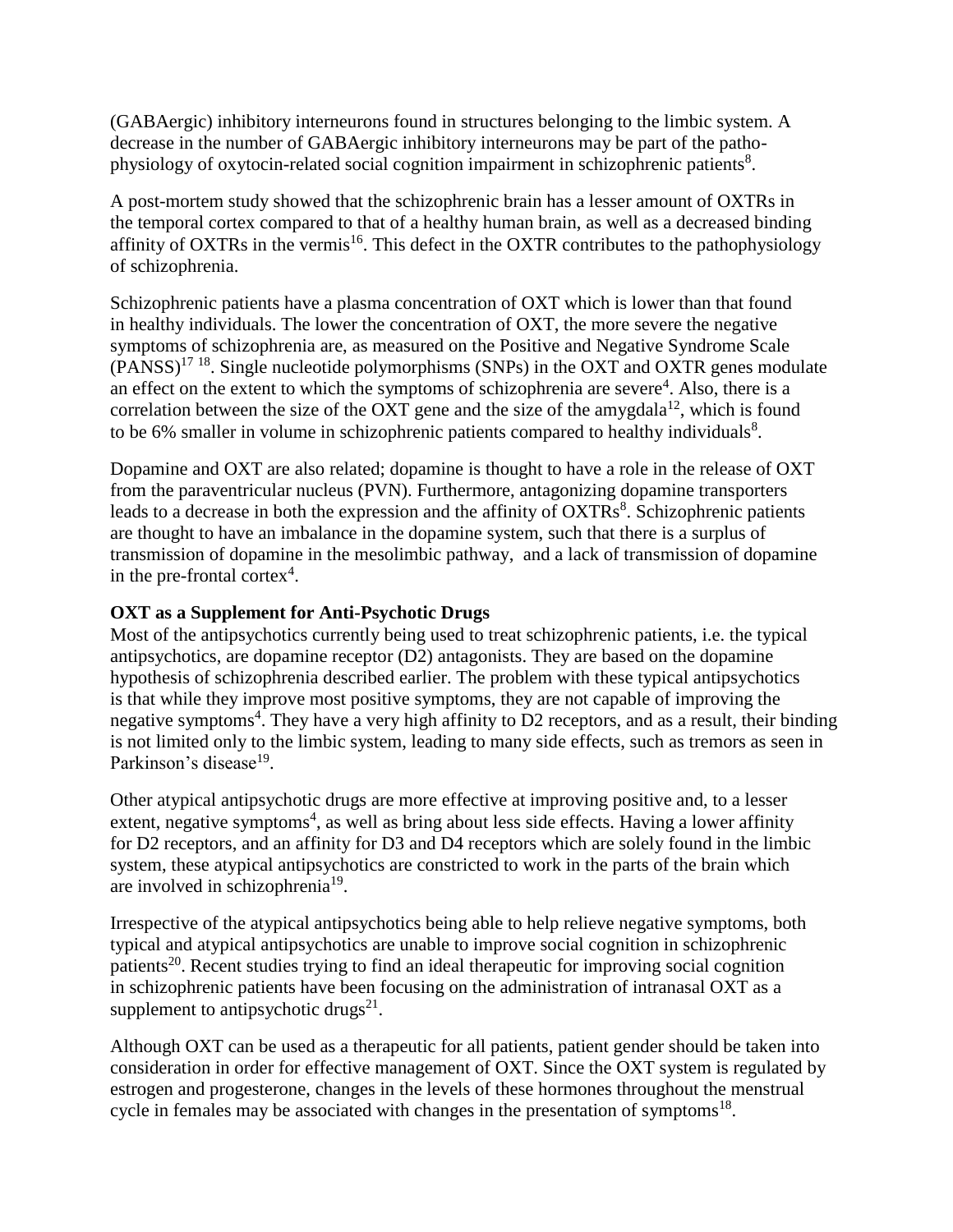When intranasal OXT was administered to healthy individuals, functional magnetic resonance imaging (fMRI) showed a reduction in the activation of the amygdaloid complex when participants were exposed to fearful faces, and an increase in the activation of the amygdaloid complex when participants were exposed to happy faces<sup>18</sup>. Increased activity in the amygdala may be the reason why schizophrenic patients perceive neutral or non-harmful faces as being threatening<sup>22</sup>.

Similar studies were also carried out on male schizophrenic patients<sup>9</sup>. Patients chosen were those who had been receiving stable doses of antipsychotics for at least four weeks. Any patients who were receiving treatment for mood swings were excluded from the study since there is still not enough knowledge on the relationship between drugs which stabilize moods and the OXT system<sup>20</sup>. The patients were administered a maximum of 40 International Units (IU) of intranasal OXT for 3 consecutive weeks, during which they were monitored. This study conducted by Feifel *et al*. showed improvement of both positive and negative symptoms after the third week of intranasal OXT administration<sup>23</sup>. Furthermore, after the third week of the study, participants underwent the California Verbal Learning Test and the Letter Number Sequence test in order to examine if the participants experienced any loss of memory as a result of intranasal OXT administration. Results showed that the participants who had been receiving intranasal OXT did not experience any memory loss. Also, participants who had been administered intranasal OXT did better on two subtests than participants who had been administered a placebo<sup>23</sup>.

Results of a randomized, double-blind, placebo-controlled experiment which studied the effect of intranasal OXT as an adjunct to risperidone for a period of 8 weeks also showed that intranasal OXT ameliorated the positive symptoms of schizophrenia. Statistics show that OXT may also have an ameliorating effect on negative symptoms and total psychopathology scores however these effects are unlikely to be clinically significant  $11,24$ .

A similar study conducted by Woolley, Chuang *et al*. aimed to find the effect of intranasal OXT on different aspects of social cognition; mainly on automatic social cognition and on controlled social cognition<sup>20</sup>. Automatic social cognition is described as being 'reflexive', due to its immediate and unconscious nature. On the other hand, controlled social cognition is described as being 'reflective' since it involves conscious thinking and occurs over a longer period of time than automatic social cognition  $20$ .

The participants of this study included both schizophrenic patients, as well as healthy individuals as controls. After participants of the study had randomly received 40 IU of intranasal OXT or of saline solution as a placebo, tests regarding social cognition were carried out. The "Reading the Mind in the Eye Test" (RMET) together with Emotional Evaluation Test (EET) and Simple Sarcasm Exchanges (SSR) test, was used to evaluate the effect of intranasal OXT on automatic social cognition. Social Inference Enriched (SI-E) test was used to evaluate the effect of intranasal OXT on controlled social cognition<sup>20</sup>.

Results from this study show that intranasal OXT had a positive, ameliorating effect on controlled social cognition in schizophrenic patients, compared with the healthy controls. The results also show that intranasal OXT did not have any effect on automatic social cognition in both the schizophrenic patients and the healthy individuals. Since controlled social cognition is associated with an improved quality of life, this study affirms the use of intranasal OXT as a supplement for antipsychotic drugs used to treat schizophrenic patients<sup>20</sup>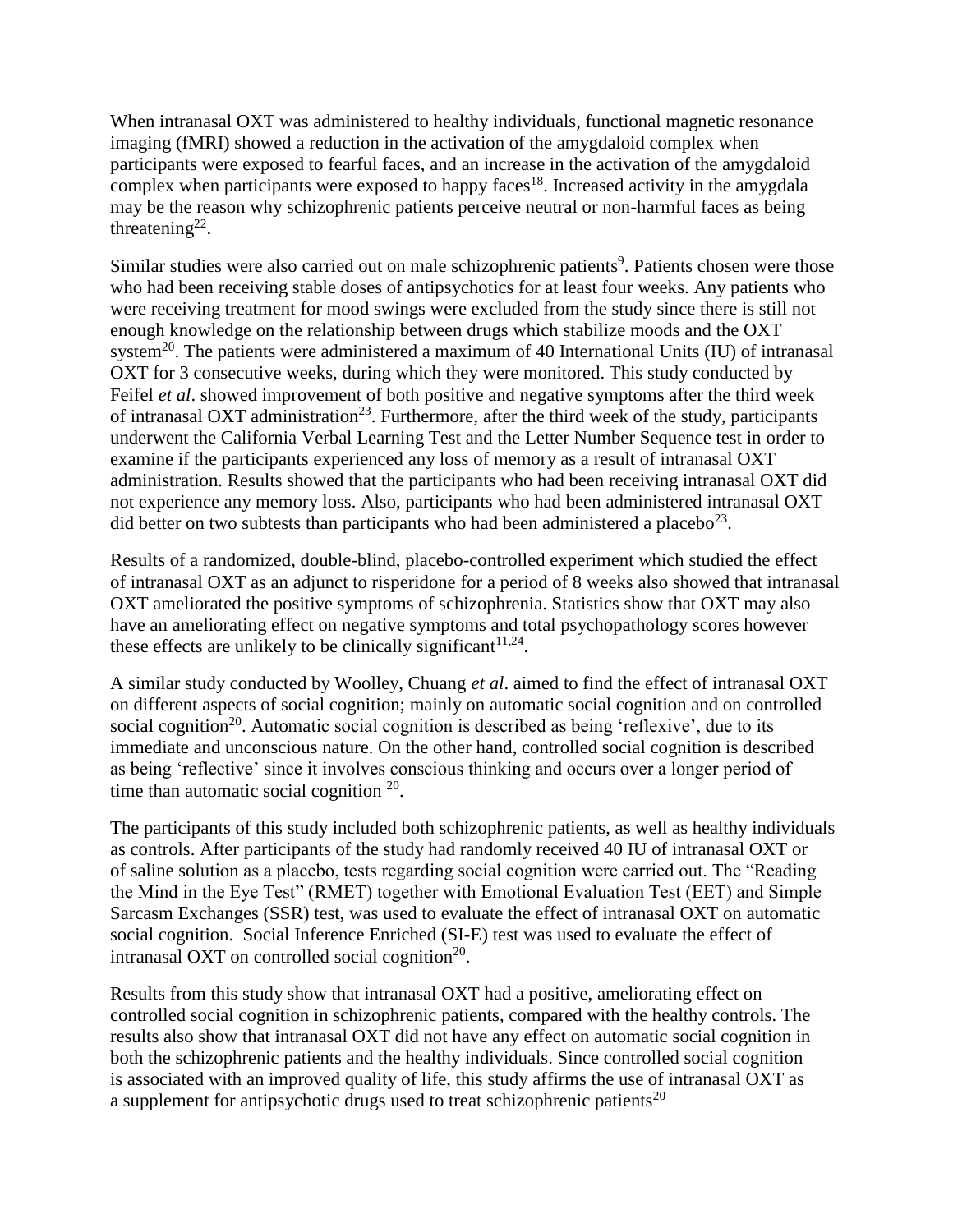The positive ameliorating effect intranasal OXT brought about on controlled social cognition in schizophrenic patients is probably to do with the fact that OXT improves working memory, helps patients remain interested in social communication and also enhances non-social cognition, resulting in the augmentation of social cognition. While the reason why OXT was ineffective in ameliorating automatic social cognition remains undetermined, the results concerning healthy individuals were probably due to the high concentrations of intranasal OXT used in the study (40IU), which led to OXT binding to both OXT and vasopressin receptors; the effects of which counteracted each other $^{20}$ .

# **OXT as an Anti-Psychotic Therapeutic Drug**

A study carried out by Caldwell, Stephens *et al*. aimed to prove that OXT has natural properties of antipsychotic drugs. The experiment was carried out on laboratory mice which had the OXT gene switched off and on laboratory mice which had a functional OXT gene<sup>9</sup>. The mice were administered doses of amphetamine (Amp), apomorphine (Apo) and phencyclidine (PCP) in order to induce a reduction in the Prepulse Inhibition (PPI) of the startle reflex; a reduction seen in schizophrenic patients<sup>9,20</sup>. Apo is a D1 and D2 receptor agonist; Amp brings about the release of dopamine and then prevents its reuptake, and PCP is an N-methyl-D-aspartate receptor  $(NMDAr)$  antagonist<sup>9</sup>.

Results of this study show that there was a greater change in the PPI of the startle reflex in the knockout mice than in the mice with the switched-on OXT gene. This implies that OXT may indeed have a role as a natural antipsychotic as it prevents alterations of PPIs when chemical systems are disrupted. It also gives rise to the possibility of OXT being used an anti-psychotic to treat disruptions in PPIs<sup>9</sup>. Furthermore, the greatest reduction in PPI was observed in the knockout mice which were administered PCP. PCP affects the glutamatergic system, which as explained above, is a cause for the negative symptoms of schizophrenia if it is low in activity. This observation leads to the hypothesis that there is a link between OXT and the glutamatergic system<sup>9</sup>. However, more research has to be done in order to identify and establish this link.

Schizophrenic patients also experience a low latent inhibition  $(LI)^{25,26}$ . LI refers to the process by which our brain takes more time to process and give meaning to familiar stimuli than it does for unfamiliar stimuli<sup>26</sup>. This process is important to allow human beings to adapt to new situations. People having a low LI treat familiar situations as if they were unfamiliar. Since LI is targeted by anti-psychotic drugs, and OXT is thought to have anti-psychotic properties, it is likely that OXT can be used as a possible treatment for low LI. This was investigated in a study conducted by Feifel, Shilling *et al*. Brown Norway rats were used in this study to see how they would react to unpleasant flavored water, depending if they had been pre-exposed to the flavored water or not. The rats were either administered a saline solution as a control, or else they had different doses of OXT injected into their peripheral circulation<sup>26</sup>.

Results showed that there is a correlation between OXT and a high LI. In fact, rats which had previously been exposed to the unpleasant flavored water and had been administered OXT, drank more flavored water than those rats which had not been previously exposed to the unpleasant flavored water<sup>26</sup>. This indicates that OXT targeted directly the LI; it increased the loss of the aversive taste brought about by the pre-exposure to the unpleasant water without actually changing the unpleasant taste itself<sup>26</sup>. Also, the dose of OXT which had the best results in increasing LI was the lowest dose out of the three used; 0.02mg/kg. This is probably because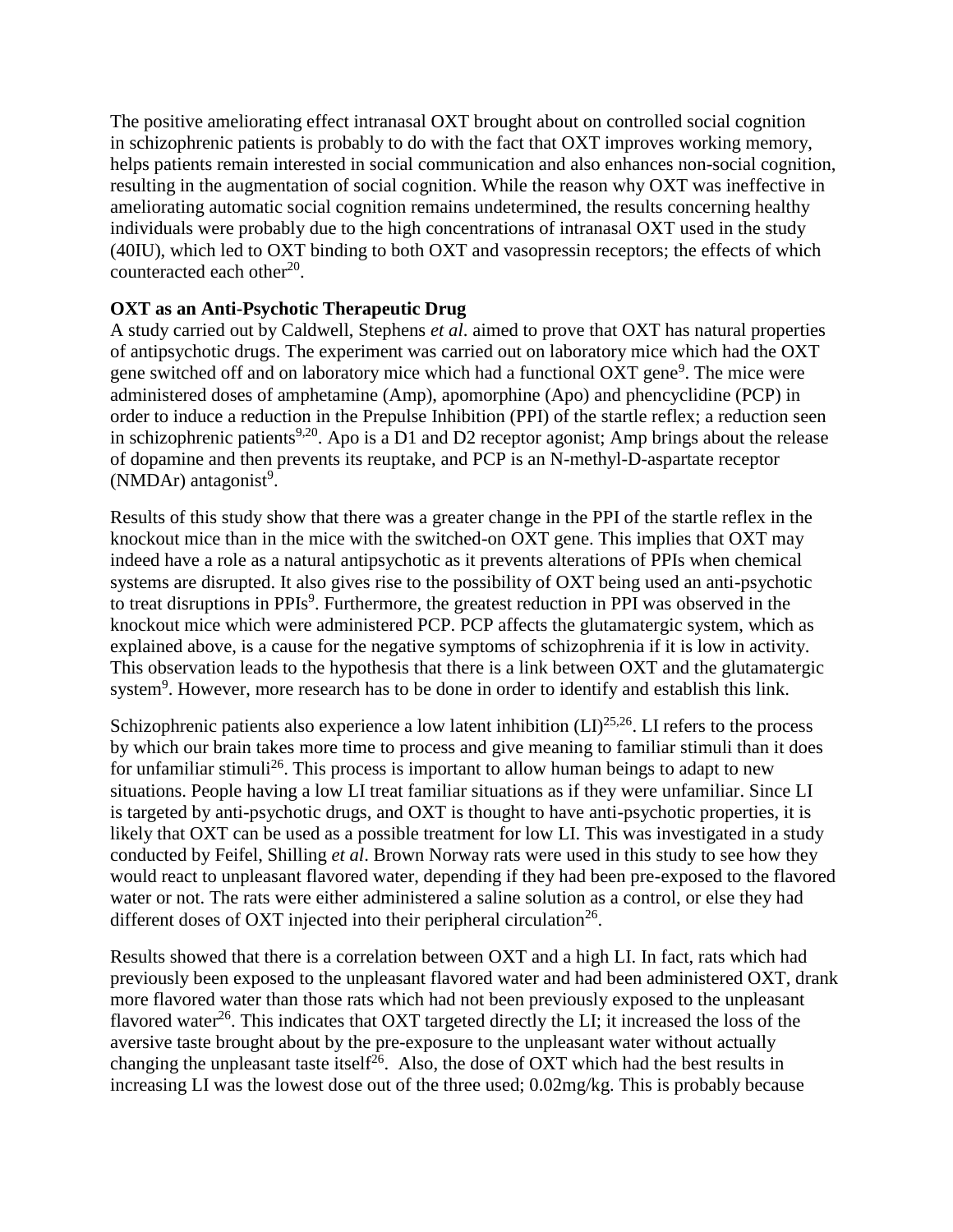when higher doses were used, OXT ended up binding to vasopressin receptors, bringing about a counteractive effect<sup>26</sup>.

Schizophrenia is a very complex disorder involving various factors including OXT. OXT plays a very important role in schizophrenia. OXT plays a role in its etiology in its severity and also in its treatment. Although there is still a lot of research to be done, it is evident that administering OXT to schizophrenic patients will be a huge step towards improving their overall health and lifestyle.

# **Autism Spectrum Disorder**

Autism is a developmental disorder which is characterized by a multitude of shortcomings in social behavior<sup>27</sup>. Approximately 1% of the worldwide population is affected by this genetic disorder<sup>28</sup>; with every 1 in 1000 individuals being autistic<sup>27</sup>. It is a disorder which typically affects more males than females, with a ratio of males: females of  $5:1^{29}$ . Autism is considered to be a spectrum disorder because its symptoms' severity may vary over a wide range in different individuals identified with autism<sup>28</sup>.

Although it has been established by various studies that genetics play a vital role in the etiology of autism, different gene mutations have been identified in different cases of autism. In fact, each gene mutation identified as a cause of autism is associated with no more than 1 to 2% of autism spectrum disorder  $(ASD)$  cases<sup>30,31</sup>.

According to the Diagnostic and Statistical Manual of Mental Disorders, ASD symptoms are classified into two domains which comprise symptoms associated with impairment in social communication and those associated with restricted and repetitive interests and behaviors<sup>28,29</sup>. In order for an individual to be diagnosed as autistic, the above mentioned symptoms must be observed in the individual at an early age during childhood<sup>28</sup>.

Atypical antipsychotics are the current treatment given to ASD patients. Although these drugs have been proved to ameliorate symptoms such as hyperactivity and tantrums, they do not target the main deficits in social behavior associated with autism<sup>28</sup>.

New studies have been focusing on the neuropeptide OXT, which has been largely associated with social behavior. As well as trying to determine the role of OXT in the etiology of ASDs, studies are also focusing on the role of OXT as a potential therapeutic for  $ASDs<sup>31</sup>$ .

Autistic individuals exhibit a variety of abnormalities; they exhibit mutated genes, abnormal brain structure and composition as well as altered levels of neuropeptides such as OXT. There is such a wide range of clinical presentations of autism that no single factor can be pinpointed as a cause of this developmental disorder.

Autistic patients tend to have an enlarged brain as well as abnormal cellular composition of the brain tissue. Abnormalities of the cerebellum are largely associated with the clinical presentation of ASDs. Such abnormalities include underdevelopment of the cerebellar vermis, cerebellar hemispheres as well as a decrease in the amount of Purkinje cells in the cerebellum. Cerebellar activation in autistic individuals is in excess during straight forward skills which require little cognitive ability. However, it is somewhat reduced when the individual is performing tasks which require great cognitive ability, accuracy and attention<sup>31</sup>. Mutations in the Tuberous Sclerosis (Tsc1) and neuroligin-3 (Nlgn3) genes are associated with ASDs. Deletions of the latter gene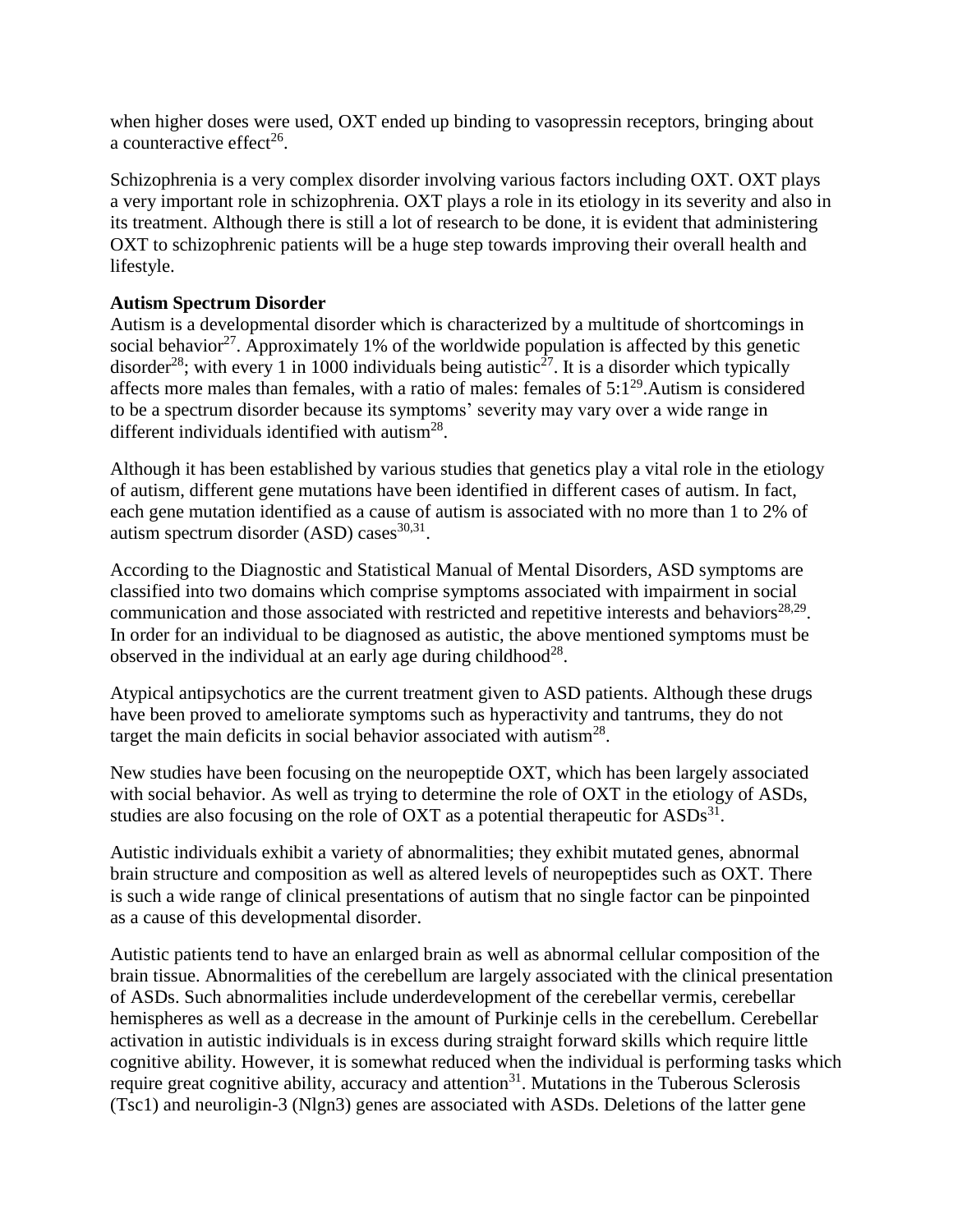are related to blocked metabotropic glutamatergic receptor-dependent long term depression (MGluR-LTD) at synaptic junctions between Purkinje cells and parallel fibers. This blockage in MGluR-LTD is related to the deficiencies in motor coordination seen in autistic individuals $31$ 

Abnormal cellular composition of the frontal and temporal lobes of the cerebral cortex is often identified in autistic individuals. These brain regions are associated with social and language development, therefore malformations of these regions are often considered to play a role in the pathological physiology of  $ASDs<sup>31,32</sup>$ . Other brain regions which exhibit abnormalities in ASDs are the amygdala and the hippocampus, both of which are associated with social behaviors. Whilst some studies concluded that the abnormalities include an increase in the volume of these subcortical brain regions, others concluded that autistic individuals exhibit a decrease in the volume of the amygdala and hippocampus $^{31}$ .

There is a high concentration of OXTRs in the amygdala and so any mutations in OXT and OXTR genes are thought to account for the deficits in social behavior observed in autistic individuals. In fact, mutations in the OXTR gene and the CD38 gene, thought to be involved in the release of OXT, have been associated with  $ASDs<sup>33</sup>$ . However not all studies found a correlation between SNPs in the above-mentioned genes and  $ASDs<sup>33,34</sup>$ . The reason for this discordance is probably due to the diversity between the individuals who participated in this study and those who participated in the studies which support the hypothesis $^{33}$ .

A study conducted by Gregory *et al*. 2009 suggested that the gene for OXTR is silenced in autistic individuals. The silencing of the gene is due to the excessive methylation it undergoes due to a mutation  $33$ .

Studies show that autistic individuals do not undergo the normal developmental increase in OXT levels. In fact, autistic individuals exhibit depressed levels of OXT in the bloodstream<sup>27,35–37</sup>. Findings which show elevated levels of the precursor of OXT, OXT-X, in the bloodstream offer the possibility that the reason why autistic individuals exhibit lower levels of OXT in the plasma than normal is because of a malfunction occurring in the synthesis of  $\text{OXT}^{36}$ .

An inverse relationship between plasma OXT levels in autistic individuals and their social behavior was observed, such that those autistic individuals who had the highest plasma OXT levels exhibited the worst forms of social behavior deficits<sup>27,37</sup>. Healthy individuals who have higher levels of OXT have better social abilities than healthy individuals with lower levels of OXT. Thus, the effect of OXT on social abilities in autistic individuals is opposite the effect it has on healthy individuals. Defects in the gene encoding OXT or in the processing of OXT could account for the decreased plasma OXT concentration in autistic patients, whereas defects in the gene encoding OXTR could account for the positive correlation between high OXT levels and worse social behavior deficits<sup>37</sup>.

OXT may also serve as the link between the social capacities of autistic children and the autistic traits exhibited by their parents, but further research is required  $37$ .

#### **OXT as a Potential Therapeutic for Autistic Individuals**

In an experiment conducted by Andari, Duhamel *et al.* individuals were asked to play a computer game of ball-tossing between 4 participants, three of which were fictitious players who were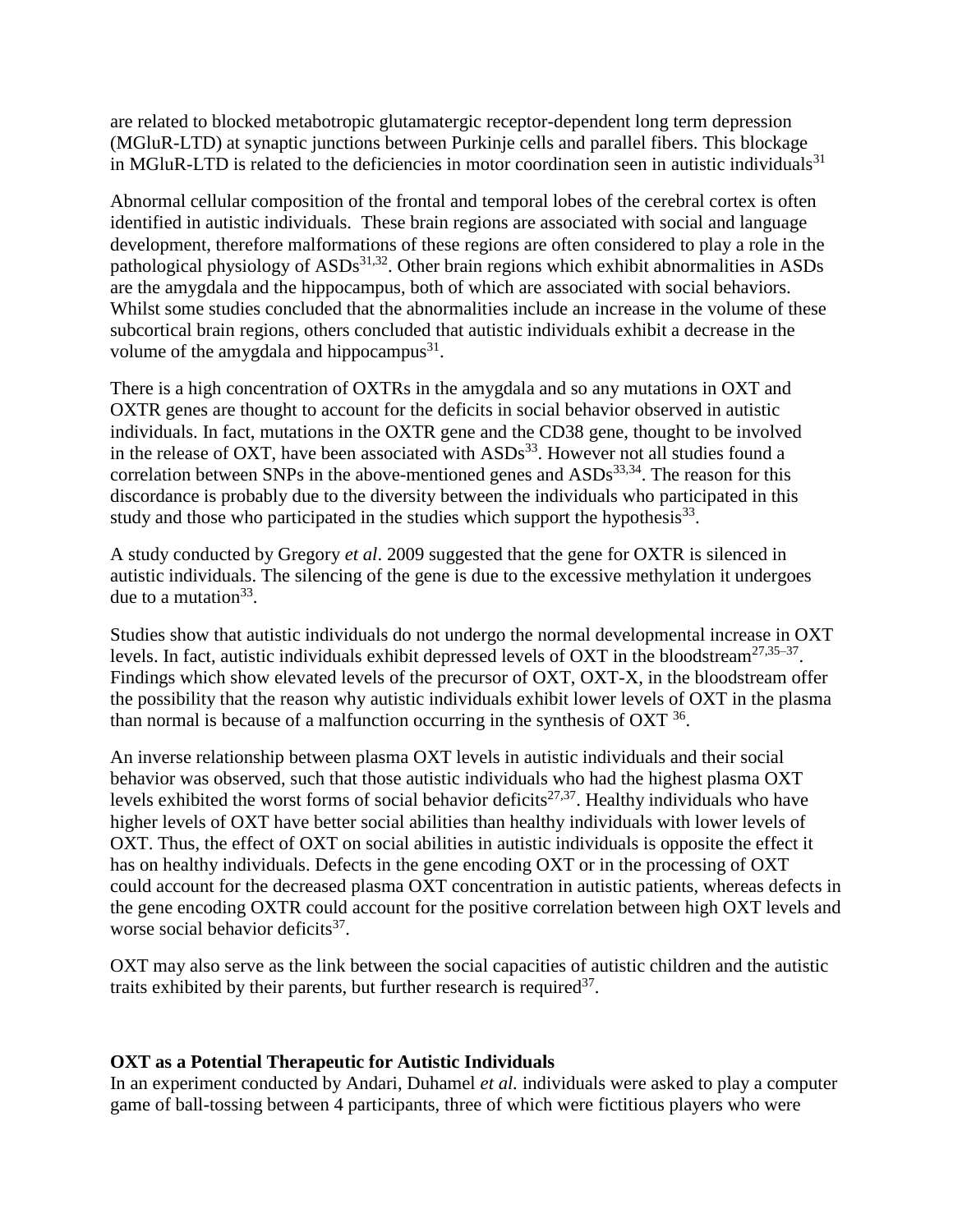given the roles of good, bad and neutral players. The game was played with a healthy subject, an autistic patient under a placebo and an autistic patient who was administered OXT. Similarities were observed between the healthy subject and the patient who was administered OXT, in that they were both biased in throwing the ball towards the good player. The patients who were given the placebo showed no marked bias to any one of the players. Also, patients who were administered OXT developed more trust towards the good player rather than the bad player, whereas patients under the placebo showed no difference in their attitudes towards the good and the bad players. Patients given the OXT infusion were able to distinguish between the players who reciprocated the ball toss and the players who did not reciprocate the ball toss. This shows that OXT, apart from increasing trust, also increases the motivation to interact socially, which subsequently helps to improve the learning process  $36$ 

Another experiment conducted to investigate how OXT modulates the way autistic patients looked towards human faces showed that OXT increased to a certain extent the fixation of the patient on the eye region and decreased the saccadic eye movement associated with social stress and anxiety. This may be due to the suppressive effect OXT has on the activation of the amygdala, thereby reducing the response to fear<sup>36</sup>.

OXT is also associated with the repetitive behavior observed in autistic individuals<sup>38</sup>. 15 autistic off-medication adults were given continuous infusions of either OXT or of a placebo. The infusions were administered over 4 hours, during which the dose of the infusion was gradually increased, with the subjects being closely monitored to ensure their wellbeing. Throughout the administration of the infusions, at every hourly interval, the subjects were observed for six different; the necessity to know, repetitiveness, ordering, necessity to tell or ask, self-harm and touching. The participants were given a rating based on how they scored for each behavior. The same experiment was carried out 2-3 weeks later with the same 15 participants<sup>38</sup>.

Results showed that generally, participants given the OXT infusion exhibited a decrease in repetitive behavior as well as a decrease in the number of different repetitive behaviors. No decrease in repetitive behavior was observed in the placebo group; with 6 of the subjects exhibiting an increase in repetitive behavior. One subject who had received OXT exhibited an increase in repetitive behavior  $38$ . It must be taken into consideration that this study was conducted on a small number of subjects and it did not include autistic children. Therefore, although its results support the use of OXT as a potential therapeutic in autistic individuals, it has several limitations<sup>38</sup>.

Studies have shown that OXT not only increases the social cognition of autistic individuals but it also helps autistic individuals to retain more the social cognition<sup>33,39</sup>. Studies investigating the performance of autistic individuals in the RMET before and after OXT administration showed that the participants who had been given OXT scored better on the RMET than those who had been given a placebo $33,40,41$ . The study carried out on individuals aged more than 16 showed that the participants showed an improvement for items considered to be difficult<sup>40</sup>, whereas that carried out on individuals younger than 16 showed an improvement for items considered to be  $easy<sup>41</sup>$ . This may be because children and pre-teens can continue to improve on skills they have not yet fully mastered however developing adults are unlikely to continue improving skills they have already mastered 33.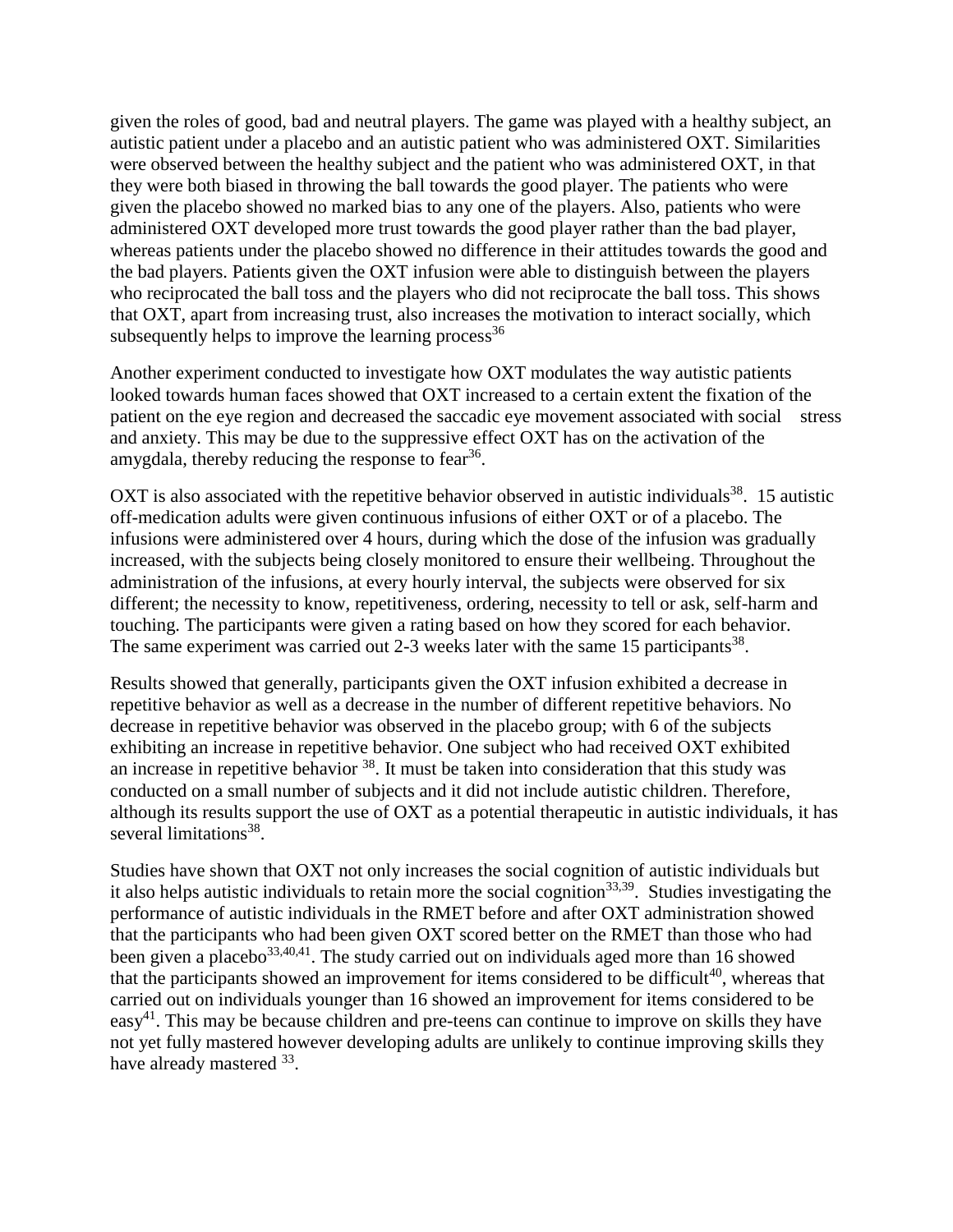One of the mechanisms by which OXT may improve ASD social symptoms is by inhibiting the hypothalamic-pituitary-adrenal (HPA) axis and the amygdala on exposure to social stimuli. OXT may also interact with the dopaminergic pathway as well as several parts of the brain forming the social brain, thereby increasing the individual's will to interact socially. A third possible mechanism is by enhancing the ability to detect social stimuli<sup>15,42,43</sup>.

OXT is not labelled as an ASD therapeutic drug; however, it has been prescribed to autistic individuals as an off-label drug, with the aim of ameliorating the social deficits associated with ASDs  $44$ .

Human studies show that while OXT has been administered for long-term treatment to male patients without any adverse effects, there is hesitancy when it comes to prescribing OXT to autistic females. This hesitancy is probably due to the well- known effect OXT has on lactation and uterine contractions<sup>44</sup>. However a case report documented by Kosaka, Munesue *et al*. shows the marked improvement in the aggressive, self-harming and irritable behavior of a 16 year-old girl who had been receiving long-term treatment with intranasal OXT infusions. No signs of a disrupted menstrual cycle and ejection of milk were recorded in this case report<sup>44.</sup>

Nevertheless, an animal study conducted by Bales et al. (2012) shows the possibility of adverse effects associated with long-term OXT therapy. While intranasal infusions of OXT initially improved social behavior in prairie voles, over time, deficits in the prairie voles' partner preference behavior started being observed, suggesting that it might not be all that safe to use OXT as a long-term therapeutic $33$ .

Further research conducted on larger groups of patients needs to be conducted in order to establish further the efficacy and safety of OXT therapy for ASD patients, as well as standardize a method of administration, which dosages are safe to use and the optimal duration of therapy. Determining which patient groups more likely to benefit from OXT treatment would be ideal<sup>45</sup>.

Although ASDs are complex, multifactorial disorders, repetitiveness and deficits in social behavior exhibited by autistic individuals can be targeted using OXT. Further research must be carried out in order to fill in the gaps in current research and have a better understanding of how OXT can be used as a therapeutic drug for ASDs without causing any harmful effects.

# **OXT & Addiction**

Addiction to alcohol and illicit drugs is a worldwide problem. According to a study carried out by Gowing, Ali *et al*. the number of people addicted to alcohol estimates to 240 million people worldwide. The same study shows that the number of intravenous drug users (IVDUs) adds up to approximately 15 million people worldwide <sup>46</sup>

Alcohol and drug addicts tend to exhibit deficits in social behavior. OXT, being largely affiliated with social behaviors, is thought to play a role in the development of tolerance and addiction. Another hypothesis supporting this premise is that negative experiences endured in early childhood may affect the development of the OXT system<sup>47,48</sup>. Furthermore, the OXT system is linked to the dopamine system, as well as the immune system and the autonomic nervous system; systems which are abnormal in addicts <sup>48</sup>.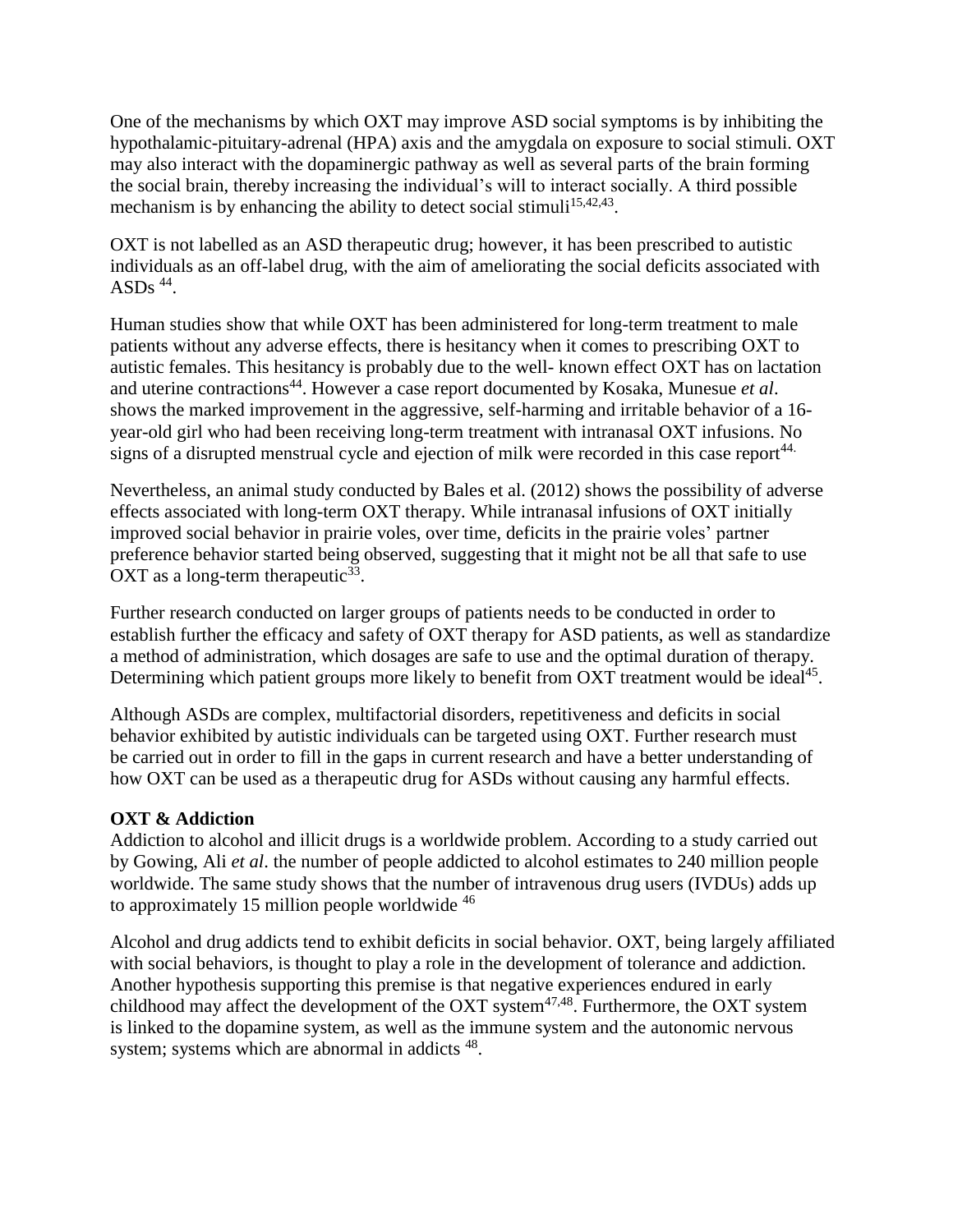#### **The Role of OXT in bringing about the Prosocial Effects of Drugs**

OXT plays a role in bringing about some of the prosocial, rewarding effects of drugs of abuse<sup>49</sup>. The prosocial effects brought about by the intake of low doses of 3,4-methylenedioxy-methamphetamine (MDMA/ ecstasy) are thought to be due to the release of OXT from the SON and PVN of the hypothalamus following activation of the  $5HT<sub>1A</sub>$  receptor. In fact, MDMA users are found to have higher plasma OXT levels than normal<sup>49,50</sup>. Dehydration and high temperatures seem to promote the release of OXT from the SON and PVN of the hypothalamus<sup>51,52</sup>. In fact, it has been observed that people who make use of MDMA prefer to do so under warm conditions $52,53$ .

OXT is greatly associated with the mesolimbic dopaminergic system. The interaction of OXT with the DOPA system in the nucleus accumbens is a component in the development of both social reward, such as pair bonding, as well as drug reward<sup>49,52</sup>. An experiment carried out on prairie voles by Anacker & Ryabinin (2010) demonstrated that although the same pathway is involved in social and drug reward, there is preference to social reward over drug reward<sup>52,54</sup>. People with difficult pasts have a higher tendency of taking drugs and alcohol than normal. This may be due to the fact they do not have stable bonds with other individuals making them more susceptible to becoming addicts to drugs and alcohol<sup>52</sup>

# **The Effect of Drugs of Abuse on the Oxytocin system**

Animal studies have shown that chronic use of drugs of abuse is associated with abnormalities in the endogenous OXT signaling system<sup>55</sup>. While acute administration of cocaine resulted in an increased concentration of OXT hormone in the dorsal hippocampus of rodents<sup>56</sup>, chronic cocaine administration resulted in decreased OXT concentration in the hippocampus<sup>57</sup> and an increased amygdalar OXTR signaling<sup>58</sup>. Different drugs of abuse affect different parts of the brain <sup>55</sup>. Chronic morphine administration resulted in low OXT concentrations in the hypothalamus and increased receptor binding in the anterior olfactory nucleus, amygdala, piriform cortex and medial Sept.tum<sup>55,59</sup>. Chronic alcohol intake was also associated with decreased OXT levels<sup>55</sup>. On the other hand, ecstasy was associated with increased plasma OXT levels<sup>60</sup> and increased hypothalamic OXT messenger ribonucleic acid (mRNA) levels<sup>61</sup>. It must be taken into consideration that peripheral blood OXT levels do not necessarily reflect OXT levels in the  $CNS<sup>52</sup>$ 

Addiction is considered to be a form of dysfunctional learning<sup>62</sup>, and since studies have shown that OXT inhibits learning and memory consolidation, it may have a role in reversing drug addiction<sup>55</sup>. Early studies conducted by Kovacs *et al.* (1985) showed that OXT inhibits the development of acute tolerance to morphine, and that the degree of inhibition depends on the dose of  $OXT^{57,63}$ . Later studies have shown that  $OXT$  also inhibits the development of chronic tolerance to morphine in a dose-dependent manner<sup>57</sup>. The same OXT-tolerance reducing effect was observed in studies conducted using alcohol as a drug of abuse<sup>55</sup>.

Furthermore, OXT not only inhibits tolerance development but also decreases the physical dependency on drugs<sup>57</sup>. OXT also inhibits the development of tolerance to cocaine as well as promotes cocaine sensitization 49,57. OXT also plays a role in reducing cocaine-seeking behavior by increasing the phosphorylation of the GluA1 subunit of the glutamate receptor in multiple brain regions<sup>55,64</sup>. Also, there seems to be a physical interaction between the glutamate receptor and  $OXTR^{55,64}$ .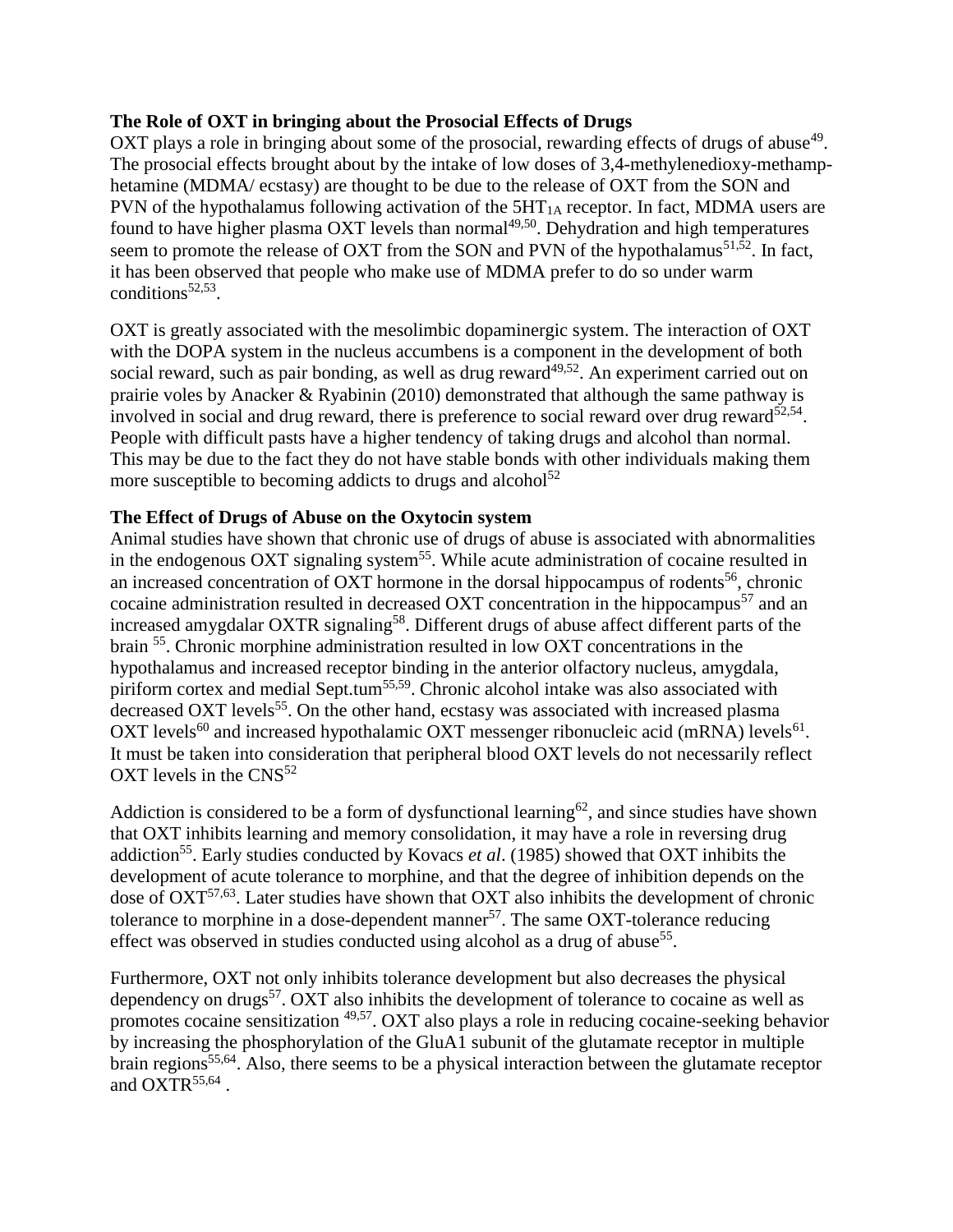#### **The Role of OXT as a therapeutic agent for addiction**

As discussed previously, OXT has a role in decreasing the development of tolerance, reversing tolerance and also relieving drug withdrawal effects. An animal study carried out by Cui, Bowen *et al.* 2001 on cannabis-dependent rats demonstrated how administration of lithium chloride promoted the expression of Fos protein in OXT-immunoreactive neurons located in the SON and PVN of the hypothalamus, and in doing so increased the expression of OXT mRNA in the SON and PVN of the hypothalamus<sup>49,65</sup>. The resultant increase in plasma OXT levels was correlated with a decrease in the characteristic cannabinoid withdrawal symptoms such as panic and confusion<sup>49,65</sup>. When an OXT antagonist was administered 1 hour prior to lithium injection, the rats still exhibited withdrawal symptoms. The same withdrawal symptoms were observed when the rats were administered an OXT antagonist without lithium treatment<sup>65</sup>.

Systemically delivered OXT has been shown to reduce the methamphetamine-induced Fosprotein expression in the core of the nucleus accumbens<sup>52,66</sup>. Further, intracerebroventricular (ICV) OXT can also be used to prevent methamphetamine drug relapses brought on by stress. OXT brings about its anxiolytic effect by antagonizing corticotrophin-releasing factor (CRF). CRF brings about the stress response through activation of the hypothalamus pituitary axis. Since OXT has the potential to dampen the response to stress it may be used to prevent individuals from relapsing to substance abuse in times of stress<sup>52,67</sup>.

OXT has a significant role in the underlying mechanisms by which addictions develop. Current studies show that there is a lot of potential for OXT to be used in the treatment of addictions. Further research is required to investigate any adverse effects of exogenous OXT administration. Also, if OXT is to be used as a preventative measure to decrease susceptibility to addiction, research must extend beyond the physiology behind addiction and look into philosophical issues such as the consequences it may have on society<sup>52</sup>.

# **OXT & Anorexia Nervosa**

Anorexia nervosa (AN) is an eating disorder that affects both males and females. It is most common amongst teenagers and young adults. AN leads to weight loss and muscle wasting. It is also a psychological illness that can be fatal if not taken care of. In fact, apart from causing the affected individuals to have a false perception of the way their body looks, AN is also associated with increased stress and anxiety, as well as changes in social behavior<sup>68.</sup>

It is not surprising that OXT, being highly associated with stress and social behavior, is thought to be involved in the pathophysiology of  $AN<sup>69</sup>$ . Furthermore, OXT is thought to have a role in inducing satiety, so it is possible that OXT also plays a role in regulating food intake. Several studies have been conducted to determine whether or not AN patients exhibit alterations in OXT levels.

While treatment of AN is by far very challenging, determining the role of OXT in the pathogenesis of this illness can lead to the development of novel therapies that may aid in recovering AN patients.

# **OXT Levels in Anorexic Patients**

A study carried out by Demitrack, Lesem *et al.* (1990) investigated OXT levels found in CSF of anorexic patients. Results showed that the food-restricting anorexic patients exhibited lower levels of OXT in CSF than the bulimic and the control subjects<sup>70</sup>. After food intake, CSF levels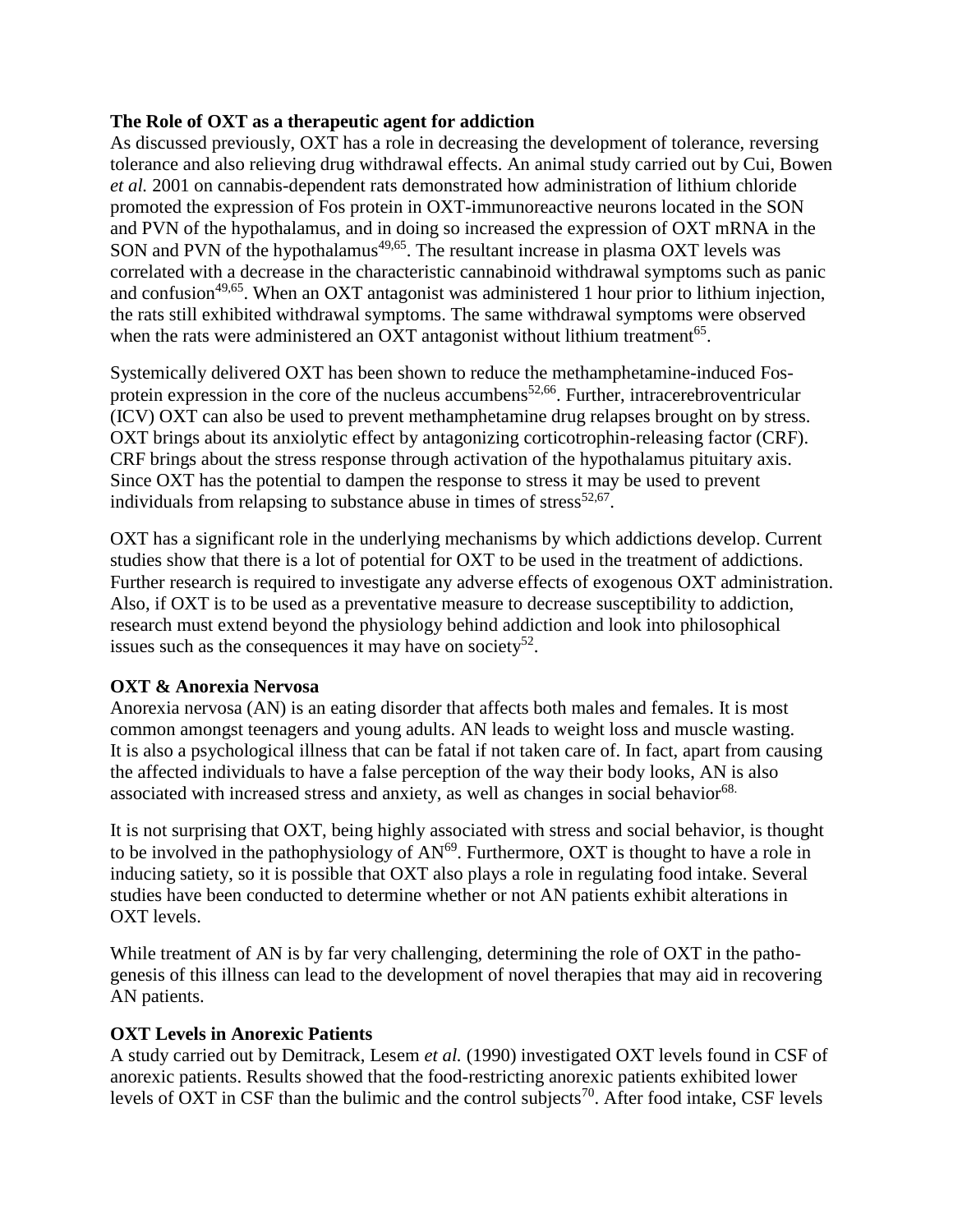of the restricting anorexic subjects returned to normal. There was also an increase in OXT levels in the CSF of bulimic anorexic subjects. The rise in CSF OXT levels was associated with food intake<sup>70</sup>. Another study showed that that patients suffering from AN exhibit less overnight secretion of OXT than healthy individuals<sup>71</sup>.

Lawson, Holsen *et al.* (2012) aimed to identify whether or not there was a difference in OXT secretion in response to food intake between anorexic patients and healthy individuals. Results showed that the increase in peripheral OXT secretion following a meal was larger in anorexic patients compared to healthy subjects. It was also noted that anorexic patients who had gained weight exhibited a smaller increase in peripheral OXT secretion following food intake compared to those individuals who had not regained weight. This observation may be due to the stimulation of α- MSH by leptin in adipose tissue. α- MSH works at the level of the hypothalamus and brings about inhibition of appetite. It decreases the secretion of OXT in plasma, while at the same time promoting the secretion of OXT in the  $CSF<sup>72</sup>$ . Furthermore, there was a correlation between decreased OXT secretions and decreased body fat and bone density <sup>69</sup>.

Apart from having decreased levels of OXT, patients suffering from AN also have a decreased level of prolyl endopeptidase (PEP) activity; the enzyme which cleaves  $\text{OXT}$ <sup>73</sup>.

# **The role of OXT as a therapeutic for Anorexia Nervosa**

OXT, being known to exert an anxiolytic effect seems to be a possible therapeutic agent for AN patients who have deranged OXT systems. Kim, Eom *et al.* (2015) studied the effect intra-nasal OXT has on anorexic patients. Results showed that patients who had been administered intranasal OXT were more able to detect emotions compared to those administered a placebo<sup>74.</sup>

Another study showed that AN patient who received intranasal OXT exhibited less fixation on body image and images related to food. The effect of OXT in reducing attentional bias was larger in AN patients who had more socio-cognitive problems verging towards those of ASD patients<sup>75</sup>. Furthermore, another study observed that administration of the intranasal OXT to AN patients attenuated their eating disorder concern<sup>69</sup>.

There are many underlying aspects of eating disorders such as anorexia nervosa. It has been established that OXT has a role in the pathophysiology of anorexia nervosa however further research must be carried out, especially since the studies are limited. Understanding the role of OXT in anorexia nervosa is important as it may give rise to new possibilities as to how anorexic patients are treated.

#### **Conclusion**

OXT is heavily implicated in the pathophysiology of the neuropsychiatric disorders discussed in this review. Although several studies have been conducted to determine the mechanism behind the dysregulation of the OXT system, there are still a lot of gaps in the knowledge we have so far about it. Further research is needed in order to establish the role OXT plays in these neuropsychiatric disorders and the role it may have as a therapeutic agent to target the social deficits and cognitive impairment associated with these disorders. Also, further research is required in order to determine how safe and efficacious OXT is as a therapeutic agent as well as to determine the best method of administration.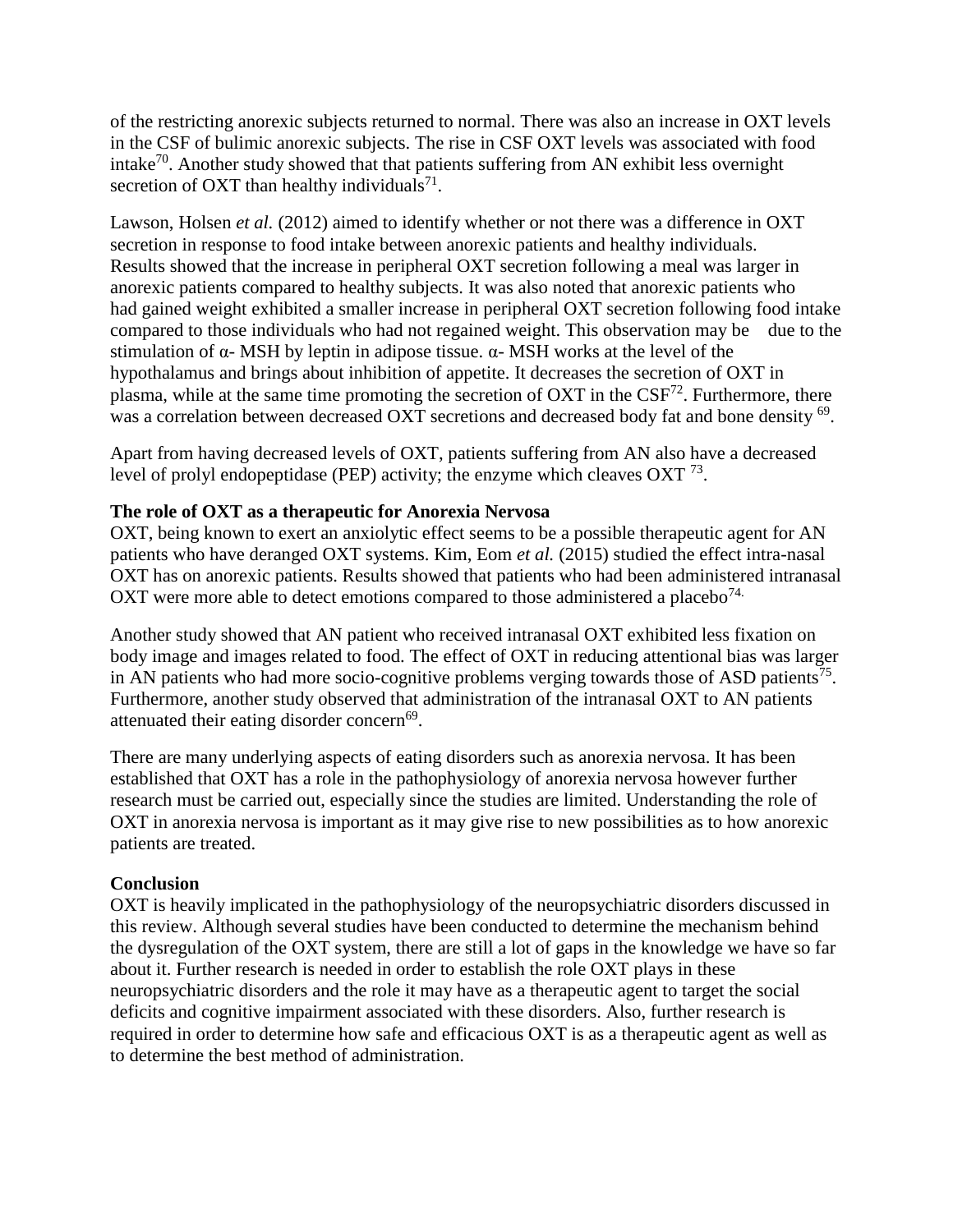#### **References**

- 1. Lee H-J, Macbeth AH, Pagani JH, Young WS 3rd. (2009) *Oxytocin: the great facilitator of life.* Prog Neurobiol. [Internet]. Jun [cited 2015 Sept.];88(2):127-151. Available from: <https://www.ncbi.nlm.nih.gov/pmc/articles/PMC2689929/>[-](https://www.ncbi.nlm.nih.gov/pmc/articles/PMC2689929/)
- 2. Insel TR, Gelhard R, Shapiro LE. (1991) *The comparative distribution of forebrain receptors for neurohypophyseal peptides in monogamous and polygamous mice*. Neuroscience [Internet]. Feb 11 [cited 2015 Sept. ];43(2-3):623-630. Available from: [https://doi.org/10.1016/0306-4522\(91\)90321-E](https://doi.org/10.1016/0306-4522(91)90321-E)
- 3. Veinante P, Freund-Mercier MJ. (2015) *Distribution of oxytocin- and vasopressin-binding sites in the rat extended amygdala: a histoautoradiographic study.* J Comp Neurol. [Internet] 1997 Jul 7 [cited Oct]; 383(3): 305-325. Available from: <https://www.ncbi.nlm.nih.gov/pubmed/1656322?dopt=abstract>
- 4. Rich ME, Caldwell HK. (2015) *A Role for Oxytocin in the Etiology and Treatment of Schizophrenia.* Front Endocrinol (Lausanne) [Internet]. Jun 3 [cited 2015 Sept.];6:90. Available from:<https://www.ncbi.nlm.nih.gov/pmc/articles/PMC4453483/>
- 5. Morris RW, Weickert CS, Loughland CM. (2009) *Emotional face processing in schizophrenia.* Curr Opin Psychiatry [Internet]. Mar [cited 2017 Aug];22(2):140-146. Available from: https://www.researchgate.net/publication/26318220 Emotional face processing in schiz [ophrenia](https://www.researchgate.net/publication/26318220_Emotional_face_processing_in_schizophrenia)
- 6. Pogarell O, Koch W, Karch S, *et al.* (2012) *Dopaminergic neurotransmission in patients*  with schizophrenia in relation to positive and negative symptoms. Pharmacopsychiatry [Internet]. May [cited 2015 Oct];45 Suppl 1:S36-41. Available from: <https://www.thieme-connect.com/DOI/DOI?10.1055/s-0032-1306313>
- 7. Ko Y-H, Jung S-W, Joe S-H, *et al.* (2007) *Association between serum testosterone levels and the severity of negative symptoms in male patients with chronic schizophrenia.*  Psychoneuroendocrinology[Internet]. May [cited 2015 Oct];32(4):385-391.Available from: <http://dx.doi.org/10.1016/j.psyneuen.2007.02.002>
- 8. Rosenfeld AJ, Lieberman JA, Jarskog LF. (2011) *Oxytocin, dopamine, and the amygdala: a neurofunctional model of social cognitive deficits in schizophrenia*. Schizophr Bull [Internet]. Sept.t. [cited 2015 Sept.];37(5):1077-1087. Available from: <https://www.ncbi.nlm.nih.gov/pmc/articles/PMC3160224/>
- 9. Caldwell HK, Stephens SL, Young WS 3rd. (2009) *Oxytocin as a natural antipsychotic: a study using oxytocin knockout mice.* Mol Psychiatry [Internet]. Feb [cited 2015 Oct]; 14(2):190-196. Available from: [http://www.nature.com/mp/journal/v14/n2/full/4002150a.html?fOXTRotcallback=true](http://www.nature.com/mp/journal/v14/n2/full/4002150a.html?foxtrotcallback=true)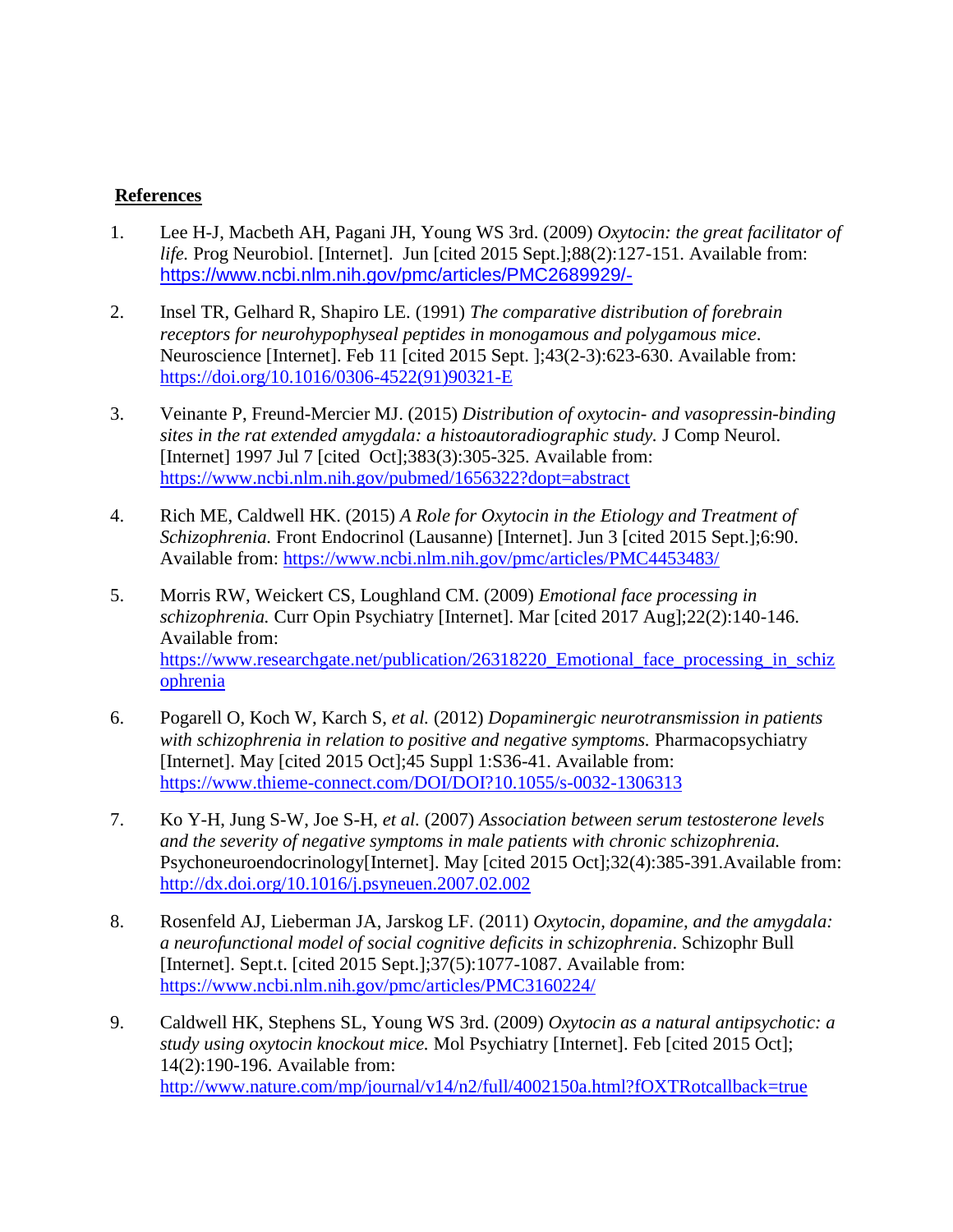- 10. In: Purves D, Augustine GJ, Fitzpatrick D, Hall WC, LaMantia A-S, White LE, editors. (2012) *Emotions* Neuroscience. 5th Edition. Sinauer Associates, Inc. Sunderland, Massachusetts U.S.A; p. 653-655
- 11. Kirsch P. (2015) *Oxytocin in the socioemotional brain: implications for psychiatric disorders.* Dialogues Clin Neurosci. [Internet] Dec [cited 2017 Aug];17(4):463-476. Available from:<https://www.ncbi.nlm.nih.gov/pubmed/26869847?dopt=abstract>
- 12. Wigton R, Radua J, Allen P, *et al.* (2015) *Neurophysiological effects of acute oxytocin administration: systematic review and meta-analysis of placebo-controlled imaging studies*. J Psychiatry Neurosci. [Internet] Jan [cited 2017 Aug];40(1):E1-22. Available from:<https://www.ncbi.nlm.nih.gov/pmc/articles/PMC4275335/>
- 13. Sobota R, Mihara T, Forrest A, Featherstone RE, Siegel SJ. (2015) *Oxytocin reduces amygdala activity, increases social interactions, and reduces anxiety-like behavior irrespective of NMDAR antagonism*. Behav Neurosci. [Internet] 2015 Aug [cited Oct;129(4):389-398. Available from: <https://www.ncbi.nlm.nih.gov/pmc/articles/PMC4518468/>
- 14. Miller T V, Caldwell HK.( 2015) *Oxytocin during Development: Possible Organizational Effects on Behavior.* Front Endocrinol (Lausanne) [Internet]. May [cited 2015 Oct];6:76. Available from:<https://www.ncbi.nlm.nih.gov/pmc/articles/PMC4437049/>
- 15. Misrani A, Tabassum S, Long C. (2017) *Oxytocin system in neuropsychiatric disorders: Old concept, new insights.* Sheng li xue bao : [Acta physiologica Sinica*]*[Internet]. Apr 25 [cited 2017 Aug];69(2):196-206. Available from: <http://www.actaps.com.cn/qikan/manage/wenzhang/2017-2-10.pdf>
- 16. Uhrig S, Hirth N, Broccoli L, *et al.* (2016) *Reduced oxytocin receptor gene expression and binding sites in different brain regions in schizophrenia: A post-mortem study.* Schizophr Res. [Internet] Apr 25 [cited 2017 Aug];177(1):59-66. Available from: <http://dx.doi.org/10.1016/j.schres.2016.04.019>
- 17. Keri S, Kiss I, Kelemen O. (2009) *Sharing secrets: oxytocin and trust in schizophrenia*. Soc Neurosci. [Intenet] Jun 25 [cited 2015 Oct];4(4):287-293. Available from: <http://www.tandfonline.com/doi/abs/10.1080/17470910802319710>
- 18. Rubin LH, Carter CS, Drogos L, Pournajafi-Nazarloo H, Sweeney JA, Maki PM. (2010) *Peripheral oxytocin is associated with reduced symptom severity in schizophrenia.* Schizophr Res. [Internet]. Dec [cited 2015 Oct];124(1-3):13-21. Available from: <https://www.ncbi.nlm.nih.gov/pmc/articles/PMC2981685/>
- 19. *Synaptic Transmission: A Four Step Process* [Intenet]. Williams College Neuroscience; © [1998 cited 2015 Sept. 27]. Available from: <http://web.williams.edu/imput/synapse/pages/IIIB5.htm>
- 20. Woolley JD, Chuang B, Lam O, *et a*l. (2014) *Oxytocin administration enhances controlled social cognition in patients with schizophrenia. P*sychoneuroendocrinology [Internet].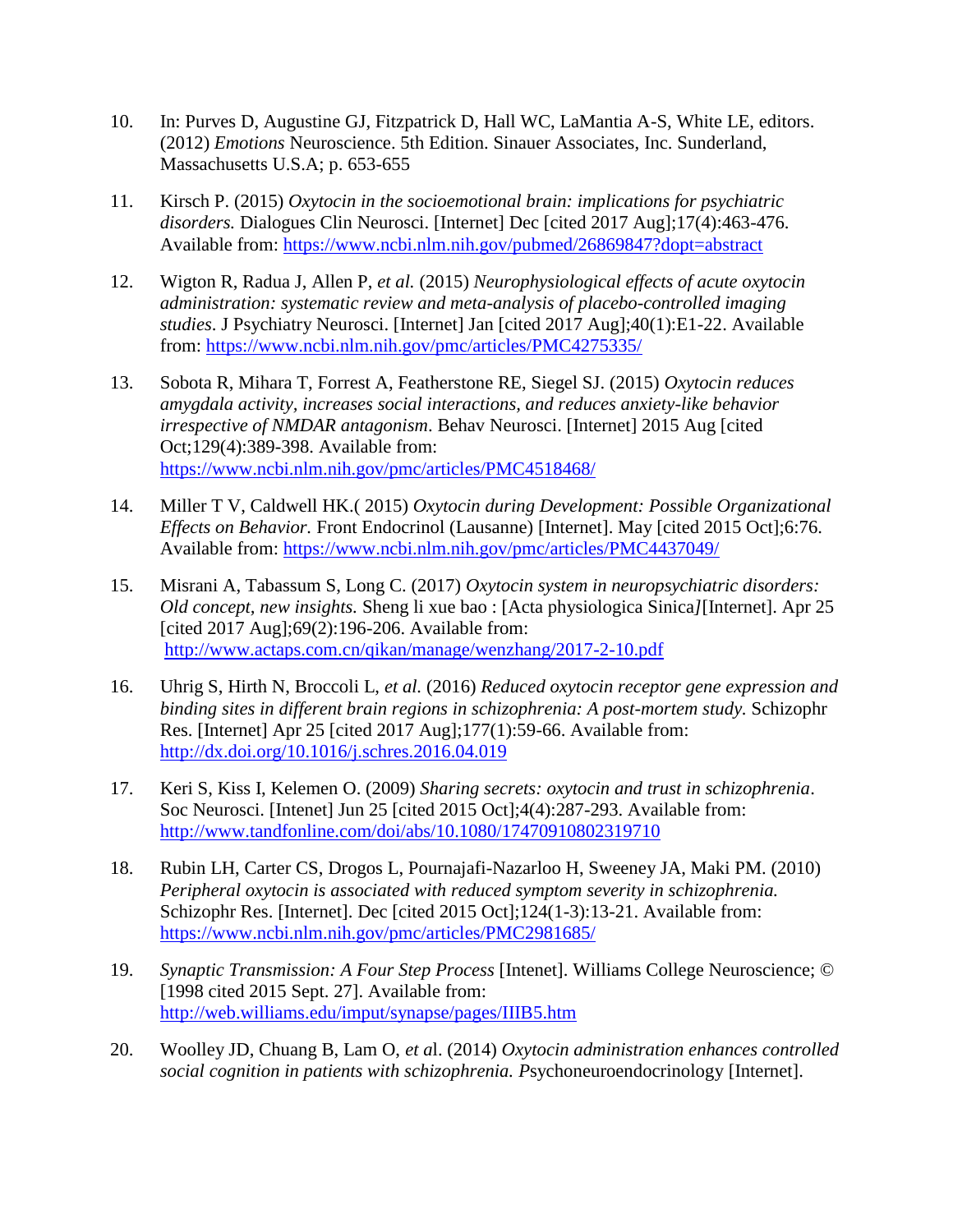Sept. [cited 2015 Oct]; 47:116-125. Available from: <https://www.ncbi.nlm.nih.gov/pmc/articles/pmid/25001961/>

- 21. Feifel D. (2012) *Oxytocin as a Potential Therapeutic Target for Schizophrenia and Other Neuropsychiatric Conditions.* Neuropsychopharmacology [Internet]. Jan [cited 2015 Oct];37(1):304-305. Available from: <https://www.ncbi.nlm.nih.gov/pmc/articles/PMC3238071/>
- 22. Shin NY, Park HY, Jung WH, *et al*. (2015) *Effects of Oxytocin on Neural Response to Facial Expressions in Patients with Schizophrenia.* Neuropsychopharmacology [Internet]. Aug [cited 2015 Oct];40(9):2286. Available from: <https://www.ncbi.nlm.nih.gov/pmc/articles/PMC4613623/>
- 23. Bakermans-Kranenburg MJ, van I Jzendoorn MH. (2013) *Sniffing around oxytocin: review and meta-analyses of trials in healthy and clinical groups with implications for pharmacotherapy.* Transl Psychiatry [Internet]. May 21 [cited 2015 Nov];3:e258. Available from:<https://www.ncbi.nlm.nih.gov/pmc/articles/PMC3669921/>
- 24. Modabbernia A, Rezaei F, Salehi B, *et al*. (2013) *Intranasal oxytocin as an adjunct to risperidone in patients with schizophrenia : an 8-week, randomized, double-blind, placebo-controlled study*. CNS Drugs [Internet]. Jan [cited 2017 Aug];27(1):57-65. Available from: <https://link.springer.com/article/10.1007%2Fs40263-012-0022-1>
- 25. Lubow RE, Gewirtz JC. (1995) *Latent inhibition in humans: data, theory, and implications for schizophrenia.* Psychol Bull. [Internet] Jan [cited 2015 Sept.];117(1):87-103. Available from:<http://psycnet.apa.org/doi/10.1037/0033-2909.117.1.87>
- 26. Feifel D, Shilling PD, Hillman J, Maisel M, Winfield J, Melendez G. (2015) *Peripherally administered oxytocin modulates latent inhibition in a manner consistent with antipsychotic drugs.* Behav Brain Res. [Internet]. Feb 1 [cited 2015 Oct];278:424-428. Available from:<https://www.ncbi.nlm.nih.gov/pmc/articles/PMC4382379/>
- 27. Hammock EAD, Young LJ. (2006) *Oxytocin, vasopressin and pair bonding: implications for autism.* Philos Trans R Soc Lond B Biol Sci. [Internet]. Dec 29 [cited 2015 Nov];361(1476):2187-2198. Available from: <https://www.ncbi.nlm.nih.gov/pubmed/17118932?dopt=abstract>
- 28. Canitano R. (2014) *New experimental treatments for core social domain in autism spectrum disorders.* Front Pediatr. [Internet]. Jun 20 [cited 2015 Nov];2:61. Available from:<https://www.ncbi.nlm.nih.gov/pmc/articles/PMC4064155/>
- 29. Gottfried C, Bambini-Junior V, Francis F, Riesgo R, Savino W. (2015) *The Impact of Neuroimmune Alterations in Autism Spectrum Disorder.* Front psychiatry [Internet]. Sept. 9 [cited 2015 Nov];6:121. Available from: <https://www.ncbi.nlm.nih.gov/pmc/articles/PMC4563148/>
- 30. Abrahams BS, Geschwind DH. (2008) *Advances in autism genetics: on the threshold of a new neurobiology.* Nat Rev Genet. [Internet]. May [cited 2015 Nov];9(5):341-355. Available from:<https://www.ncbi.nlm.nih.gov/pmc/articles/PMC2756414/>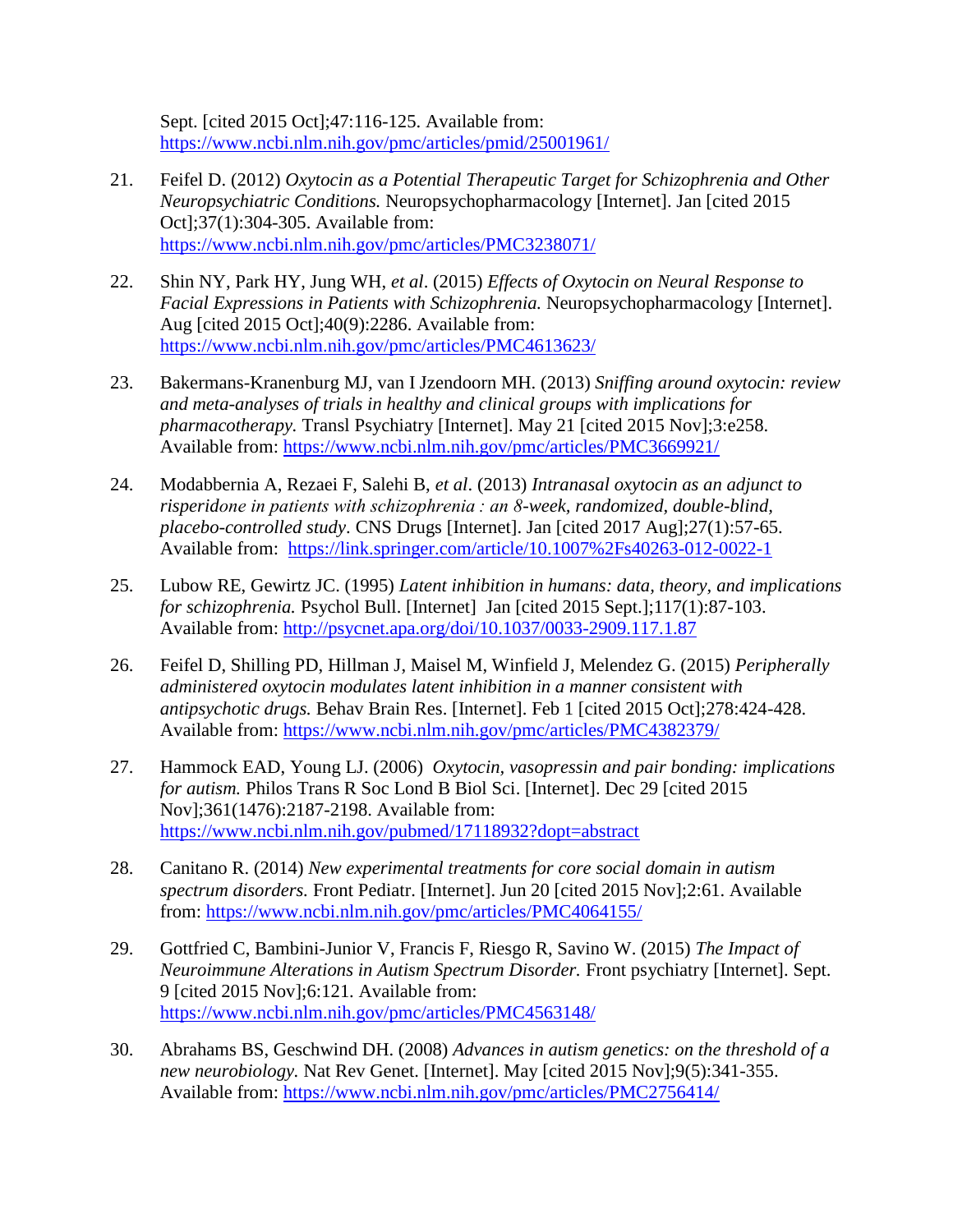- 31. Won H, Mah W, Kim E. (2015*) Autism spectrum disorder causes, mechanisms, and treatments: focus on neuronal synapses*. Front Mol Neurosci. [Internet]. 2013 Aug 5 [cited Nov];6:19. Available from :<https://www.ncbi.nlm.nih.gov/pmc/articles/PMC3733014/>
- 32. Courchesne E, Pierce K, Schumann CM, *et al*. (2007*) Mapping Early Brain Development in Autism*. Neuron [Internet]. Oct 25 [cited 2017 Aug];56(2):399-413. Available from: <http://dx.doi.org/10.1016/j.neuron.2007.10.016>
- 33. Stavropoulos KKM, Carver LJ. (2013*) Research review: Social motivation and oxytocin in autism--implications for joint attention development and intervention*. J Child Psychol Psychiatry [Internet]. Jun [cited 2015 Nov];54(6):603-618. Available from: <https://www.ncbi.nlm.nih.gov/pmc/articles/PMC3663901/>
- 34. Tansey KE, Brookes KJ, Hill MJ, *et al.* (2010) *Oxytocin receptor (OXTR) does not play a major role in the aetiology of autism: genetic and molecular studies*. Neurosci Lett. [Internet]. May 3 [cited 2017 Aug];474(3):163-167. Available from: <https://doi.org/10.1016/j.neulet.2010.03.035>
- 35. Modahl C, Green L, Fein D, *et al*. (1998) *Plasma oxytocin levels in autistic children.* Biol Psychiatry [Internet]. Feb 15 [cited 2015 Nov];43(4):270-277. Available from: [http://dx.doi.org/10.1016/S0006-3223\(97\)00439-3](http://dx.doi.org/10.1016/S0006-3223(97)00439-3)
- 36. Andari E, Duhamel J-R, Zalla T, Herbrecht E, Leboyer M, Sirigu A. (2010) *Promoting social behavior with oxytocin in high-functioning autism spectrum disorders*. Proc Natl Acad Sci *U S A*. [Internet]. Mar 2 [cited 2015 Nov];107(9):4389-4394. Available from: <https://www.ncbi.nlm.nih.gov/pmc/articles/PMC2840168/>
- 37. Husarova VM, Lakatosova S, Pivovarciova A, *et al*. (2016) *Plasma Oxytocin in Children with Autism and Its Correlations with Behavioral Parameters in Children and Parents.*  Psychiatry Investig. [Internet]. Mar [cited 2017 Aug];13(2):174-183. Available from: <https://www.ncbi.nlm.nih.gov/pmc/articles/PMC4823192/>
- 38. Hollander E, Novotny S, Hanratty M, *et al.* (2003) *Oxytocin infusion reduces repetitive behaviors in adults with autistic and Asperger's disorders. N*europsychopharmacology [Internet]. Jan [cited 2015 Nov]; 28(1): 193-198. Available from: <https://www.nature.com/npp/journal/v28/n1/full/1300021a.html>
- 39. Hollander E, Bartz J, Chaplin W, *et al.* (2007) *Oxytocin increases retention of social cognition in autism*. Biol Psychiatry [Internet]. Feb 15 [cited 2017 Aug];61(4):498-503. Available from:<http://dx.doi.org/10.1016/j.biopsych.2006.05.030>
- 40. Domes G, Heinrichs M, Michel A, Berger C, Herpertz SC. (2007) *Oxytocin improves "mind-reading" in humans.* Biol Psychiatry [Internet]. Mar 15 [cited 2015 Nov];61(6):731-733. Available from:<http://dx.doi.org/10.1016/j.biopsych.2006.07.015>
- 41. Guastella AJ, MacLeod C. (2012) *A critical review of the influence of oxytocin nasal spray on social cognition in humans: evidence and future directions*. Horm Behav. [Internet]. Mar [ cited 2015 Nov]; 61(3): 410-418. Available from: <https://doi.org/10.1016/j.yhbeh.2012.01.002>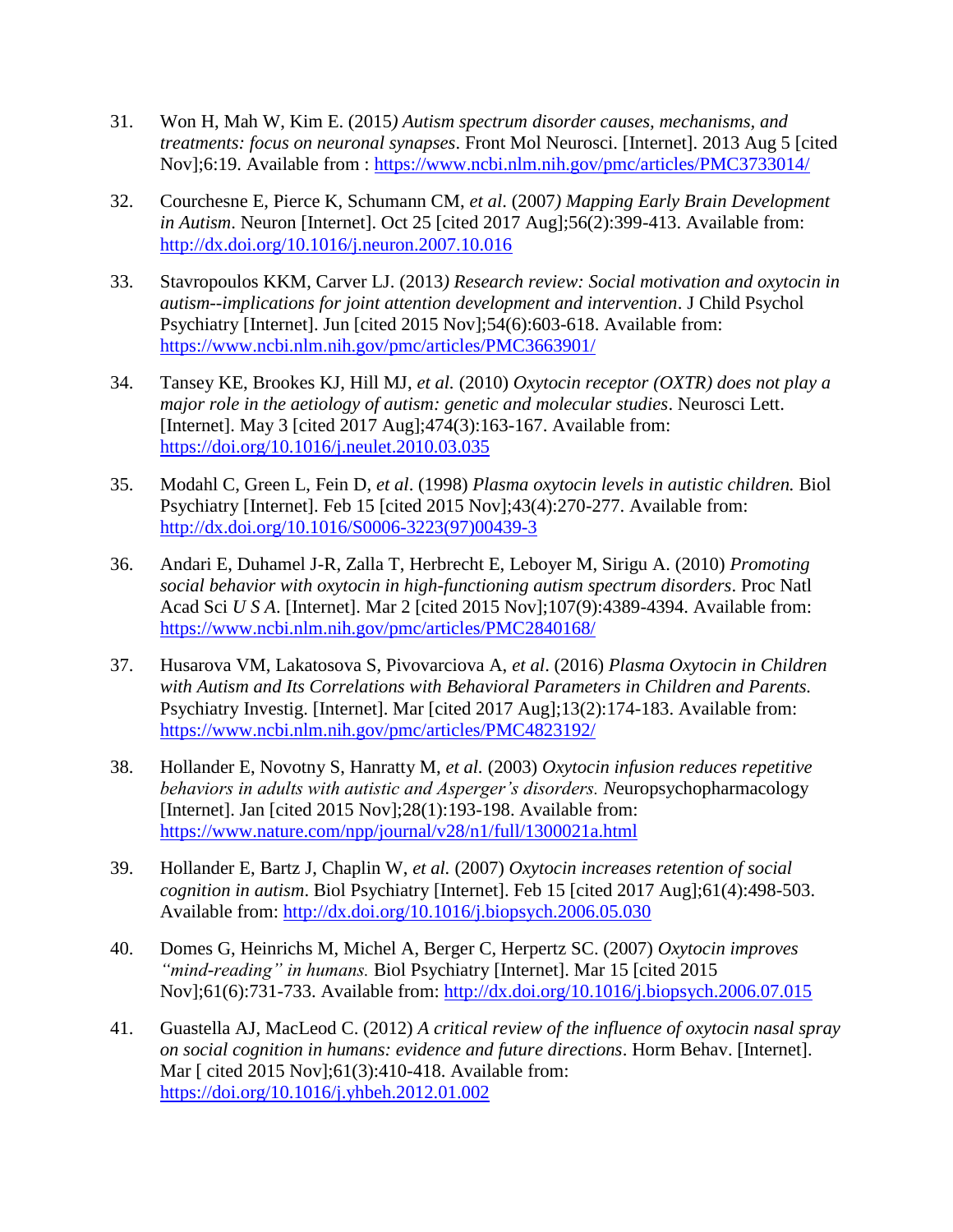- 42. Gauthier C, Doyen C, Amado I, Loo H, Gaillard R. (2016) *Therapeutic effects of oxytocin in autism: Current status of the research.* Encephale [Internet]. Feb [cited 2017 Aug];42(1):24-31. Available from: <http://www.em-consulte.com/article/1030162/alertePM>
- 43. Gordon I, Jack A, Pretzsch CM, *et al*. (2016) *Intranasal Oxytocin Enhances Connectivity in the Neural Circuitry Supporting Social Motivation and Social Perception in Children with Autism*. Sci Rep. [Internet]. Nov 15 [cited 2017 Jul];6:35054. Available from: <https://www.ncbi.nlm.nih.gov/pmc/articles/PMC5109935/>
- 44. Kosaka H, Munesue T, Ishitobi M, *et al.* (2012) *Long-term oxytocin administration improves social behaviors in a girl with autistic disorder.* BMC Psychiatry [Internet]. Aug 13 [cited 2015 Nov];12:110. Available from: <https://www.ncbi.nlm.nih.gov/pmc/articles/PMC3466125/>
- 45. Lee SY, Lee AR, Hwangbo R, Han J, Hong M, Bahn GH. (2015) *Is Oxytocin Application for Autism Spectrum Disorder Evidence-Based? Exp Neurobiol*. [Internet]. Dec 16 [cited 2017 Jul];24(4):312-324. Available from: <https://www.ncbi.nlm.nih.gov/pmc/articles/PMC4688331/>
- 46. Gowing LR, Ali RL, Allsop S, *et al.* (2015) *Global statistics on addictive behaviors: 2014 status report.* Addiction [Internet]. Jun [cited 2015 Dec];110(6):904-919.Available from: <https://www.ncbi.nlm.nih.gov/pubmed/25963869>
- 47. Bisagno V, Cadet JL. (2014) *Stress, sex, and addiction: potential roles of corticotropinreleasing factor, oxytocin, and arginine-vasopressin*. Behav Pharmacol. [Internet]. Sept.t [cited 2015 Dec]; 25(5-6): 445-457. Available from: <https://www.ncbi.nlm.nih.gov/pmc/articles/PMC4119500/>
- 48. Buisman-Pijlman FTA, Sumracki NM, Gordon JJ, Hull PR, Carter CS, Tops M. Individual differences underlying susceptibility to addiction: Role for the endogenous oxytocin system. *Pharmacol Biochem Behav*. [Internet]. 2014 Apr [cited 2015 Dec];119:22-38. Available from:<https://doi.org/10.1016/j.pbb.2013.09.005>
- 49. McGregor IS, Callaghan PD, Hunt GE. From ultrasocial to antisocial: a role for oxytocin in the acute reinforcing effects and long-term adverse consequences of drug use? *Br J Pharmacol*. [Internet]. 2008 May [cited 2015 Dec];154(2):358-368. Available from: <https://www.ncbi.nlm.nih.gov/pmc/articles/PMC2442436/>
- 50. Thompson MR, Callaghan PD, Hunt GE, Cornish JL, McGregor IS. A role for oxytocin and 5-HT(1A) receptors in the prosocial effects of 3,4 methylenedioxymethamphetamine ("ecstasy"). *Neuroscience* [Internet]. 2007 May 11 [cited 2015 Dec];146(2):509-514. Available from:<https://doi.org/10.1016/j.neuroscience.2007.02.032>
- 51. Uvnas-Moberg K, Bruzelius G, Alster P, Lundeberg T. The antinociceptive effect of nonnoxious sensory stimulation is mediated partly through oxytocinergic mechanisms. *Acta Physiol Scand*. [Internet]. 1993 Oct [cited 2015 Dec];149(2):199-204. Available from: <http://onlinelibrary.wiley.com/doi/10.1111/j.1748-1716.1993.tb09612.x/abstract>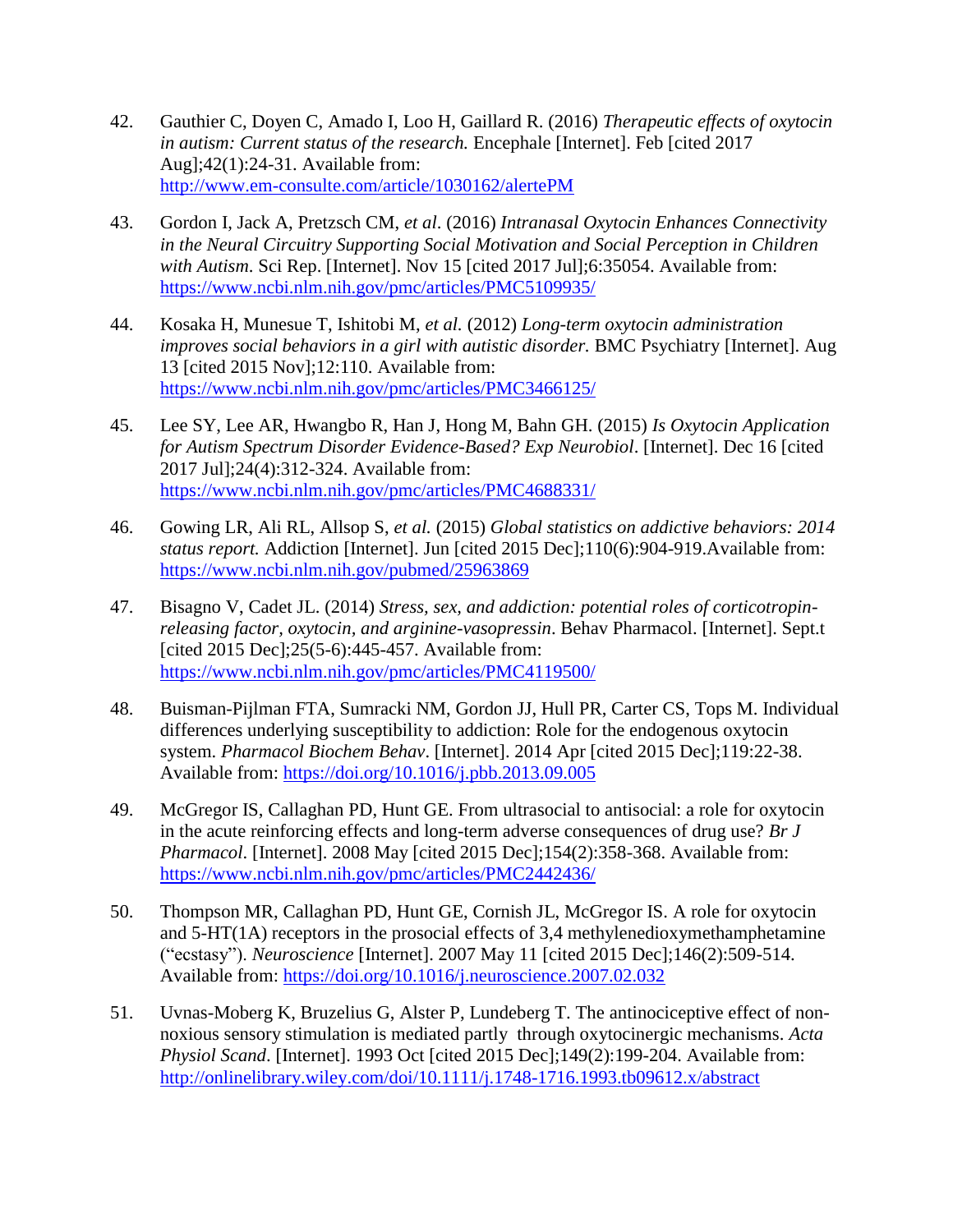- 52. McGregor IS, Bowen MT. Breaking the loop: oxytocin as a potential treatment for drug addiction. *Horm Behav*. [Internet]. 2012 Mar [cited 2015 Dec];61(3):331-339. Available from:<https://doi.org/10.1016/j.yhbeh.2011.12.001>
- 53. Parrott AC. MDMA (3,4-Methylenedioxymethamphetamine) or ecstasy: the neuropsychobiological implications of taking it at dances and raves. *Neuropsychobiology* [Internet]. 2004 [cited 2015 Dec];50(4):329-335. Available from: <https://doi.org/10.1159/000080961>
- 54. Anacker AMJ, Ryabinin AE. Biological contribution to social influences on alcohol drinking: evidence from animal models. *Int J Environ Res Public Health* [Internet]. 2010 Feb [cited 2015 Dec];7(2):473-493. Available from: <https://www.ncbi.nlm.nih.gov/pmc/articles/PMC2872279/>
- 55. Lee MR, Rohn MCH, Tanda G, Leggio L. Targeting the Oxytocin System to Treat Addictive Disorders: Rationale and Progress to Date. *CNS Drugs* [Internet]. 2016 Feb [cited 2017 Jul];30(2):109-123. Available from: <https://www.ncbi.nlm.nih.gov/pmc/articles/PMC4815424/>
- 56. Johns JM, Caldwell JD, Pedersen CA. Acute cocaine treatment decreases oxytocin levels in the rat hippocampus. *Neuropeptides* [Internet]. 1993 Mar [cited 2015 Dec];24(3):165- 169. Available from: [https://doi.org/10.1016/0143-4179\(93\)90081-K](https://doi.org/10.1016/0143-4179(93)90081-K)
- 57. Sarnyai Z, Kovacs GL. Role of oxytocin in the neuroadaptation to drugs of abuse. *Psychoneuroendocrinology* [Internet]. 1994 Feb [cited 2014 Dec];19(1):85-117. Available from: [http://www.academia.edu/22021576/Role\\_of\\_oxytocin\\_in\\_the\\_neuroadaptation\\_to\\_drugs\\_](http://www.academia.edu/22021576/Role_of_oxytocin_in_the_neuroadaptation_to_drugs_of_abuse) of abuse
- 58. Georgiou P, Zanos P, Ehteramyan M, et al. Differential regulation of mGlu5 R and MuOPr by priming- and cue-induced reinstatement of cocaine-seeking behavior in mice. *Addict Biol*. [Internet] 2015 Sept. 20 [cited 2017 Jul];20(5):902-912. Available from: <http://onlinelibrary.wiley.com/doi/10.1111/adb.12208/abstract>
- 59. Zanos P, Georgiou P, Wright SR*, et al*. (2014) *The oxytocin analogue carbetocin prevents emotional impairment and stress-induced reinstatement of opioid-seeking in morphineabstinent mice.* Neuropsychopharmacology [Internet]. Mar [cited 2015 Dec];39(4):855- 865. Available from:<https://www.ncbi.nlm.nih.gov/pmc/articles/PMC3924520/>
- 60. Dumont GJH, Sweep FCGJ, van der Steen R, *et al.* (2009) *Increased oxytocin concentrations and prosocial feelings in humans after ecstasy (3,4-methylenedioxymethamphetamine) administration*. Soc Neurosci. [Internet]. [cited 2015 Dec];4(4):359-366. Available from:<http://www.tandfonline.com/doi/abs/10.1080/17470910802649470>
- 61. van Nieuwenhuijzen PS, Long LE, Hunt GE, Arnold JC, McGregor IS. (2010*) Residual social, memory and oxytocin-related changes in rats following repeated exposure to gamma-hydroxybutyrate (GHB), 3,4-methylenedioxymethamphetamine (MDMA) or their*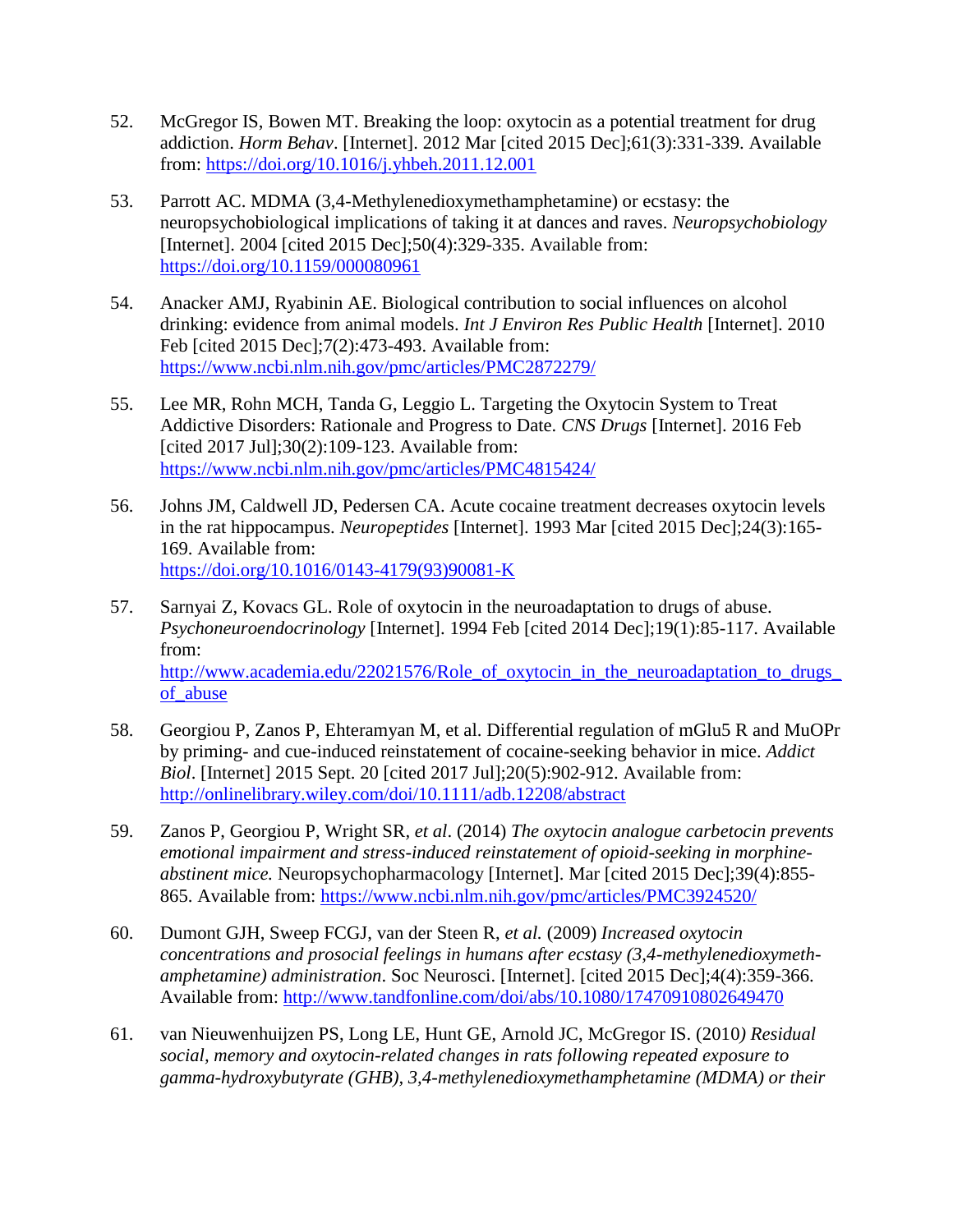*combination*. Psychopharmacology (Berl). [Internet] Dec [cited 2015 Dec];212(4):663- 674. Available from: <https://link.springer.com/article/10.1007%2Fs00213-010-1986-5>

- 62. Bohus B, Kovacs GL, de Wied D. (1978*) Oxytocin, vasopressin and memory: opposite effects on consolidation and retrieval processes.* Brain Res. [Internet] Nov 24 [cited 2015 Dec];157(2):414-417. Available: [https://doi.org/10.1016/0006-8993\(78\)90052-5](https://doi.org/10.1016/0006-8993(78)90052-5)
- 63. Kovacs GL, Horvath Z, Sarnyai Z, Faludi M, Telegdy G. (1985) Oxytocin & a C-terminal derivative (Z-prolyl-D-leucine) attenuate tolerance to and dependence on morphine and interact with dopaminergic neurotransmission in the mouse brain. *Neuropharmacology* [Internet]. May [cited 2015 Dec];24(5):413-419. Available from: <http://www.sciencedirect.com/science/article/pii/0028390885900267>
- 64. Zhou L, Sun W-L, Young AB, Lee K, McGinty JF, See RE. (2014) *Oxytocin Reduces Cocaine Seeking and Reverses Chronic Cocaine-Induced Changes in Glutamate Receptor Function.* Int J Neuropsychopharmacol. [Internet]. Oct 31 [cited 2017 Jul];18(1).Available from: <https://www.ncbi.nlm.nih.gov/pmc/articles/PMC4368863/>
- 65. Cui SS, Bowen RC, Gu GB, Hannesson DK, Yu PH, Zhang X. (200) *Prevention of cannabinoid withdrawal syndrome by lithium: involvement of oxytocinergic neuronal activation*. J Neurosci. [Internet]. Dec 2015;21(24):9867-9876. Available from: <http://www.jneurosci.org/content/21/24/9867.long>
- 66. Carson DS, Hunt GE, Guastella AJ, *et al.* (2010) *Systemically administered oxytocin decreases methamphetamine activation of the subthalamic nucleus and accumbens core and stimulates oxytocinergic neurons in the hypothalamus*. Addict Biol. [Internet] Oct [cited 2017 Jul];15(4):448-463. Available from: <http://onlinelibrary.wiley.com/doi/10.1111/j.1369-1600.2010.00247.x/abstract>
- 67. Dabrowska J, Hazra R, Ahern TH, *et al.* (2011*) Neuroanatomical evidence for reciprocal regulation of the corticotrophin-releasing factor and oxytocin systems in the hypothalamus and the bed nucleus of the stria terminalis of the rat: Implications for balancing stress and affect.* Psychoneuroendocrinology [Internet]. Oct [cited 2015 Dec];36(9):1312-1326. Available from:<https://www.ncbi.nlm.nih.gov/pmc/articles/PMC3142325/>
- 68. Anorexia Nervosa: Causes, Symptoms, Signs & Treatment Help [Internet]. EatingDisorderHope.com; © (2017) May 1 [cited 2017 Jul 1]. Available from: [https://www.eatingdisorderhope.com/information/anorexia.](https://www.eatingdisorderhope.com/information/anorexia)
- 69. Maguire S, O'Dell A, Touyz L, Russell J. Oxytocin and anorexia nervosa: a review of the emerging literature. *Eur Eat Disord Rev*. [Internet]. 2013 Nov [cited 2015 Dec];21(6):475- 478. Available from: <http://onlinelibrary.wiley.com/doi/10.1002/erv.2252/abstract>
- 70. Demitrack MA, Lesem MD, Listwak SJ, Brandt HA, Jimerson DC, Gold PW. (1990) CSF oxytocin in anorexia nervosa and bulimia nervosa: clinical and pathophysiologic considerations. *Am J Psychiatry* [Internet]. Jul [cited 2015 Dec];147(7):882-886. Available from:<https://doi.org/10.1176/ajp.147.7.882>